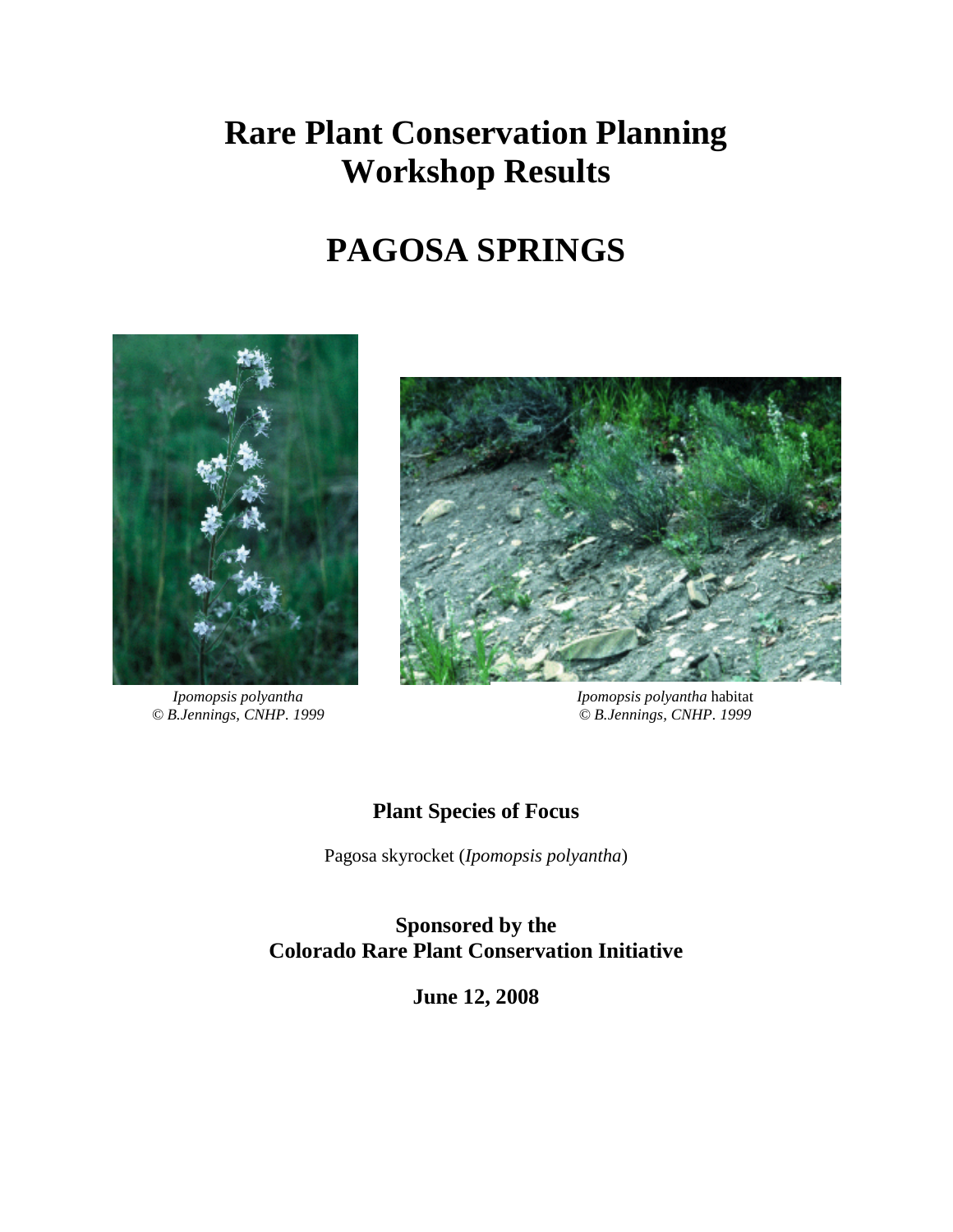### **Table of Contents**

| Attachment 1. Additional key species and plant communities in the Pagosa Springs area 13 |  |
|------------------------------------------------------------------------------------------|--|
|                                                                                          |  |

Kram, M., B. Neely, A.Oliver, and S. Panjabi. 2008. Rare Plant Conservation Planning Workshop: Pagosa Springs Priority Action Area. Prepared by The Nature Conservancy and the Colorado Natural Heritage Program. Unpublished report prepared for the National Fish and Wildlife Foundation.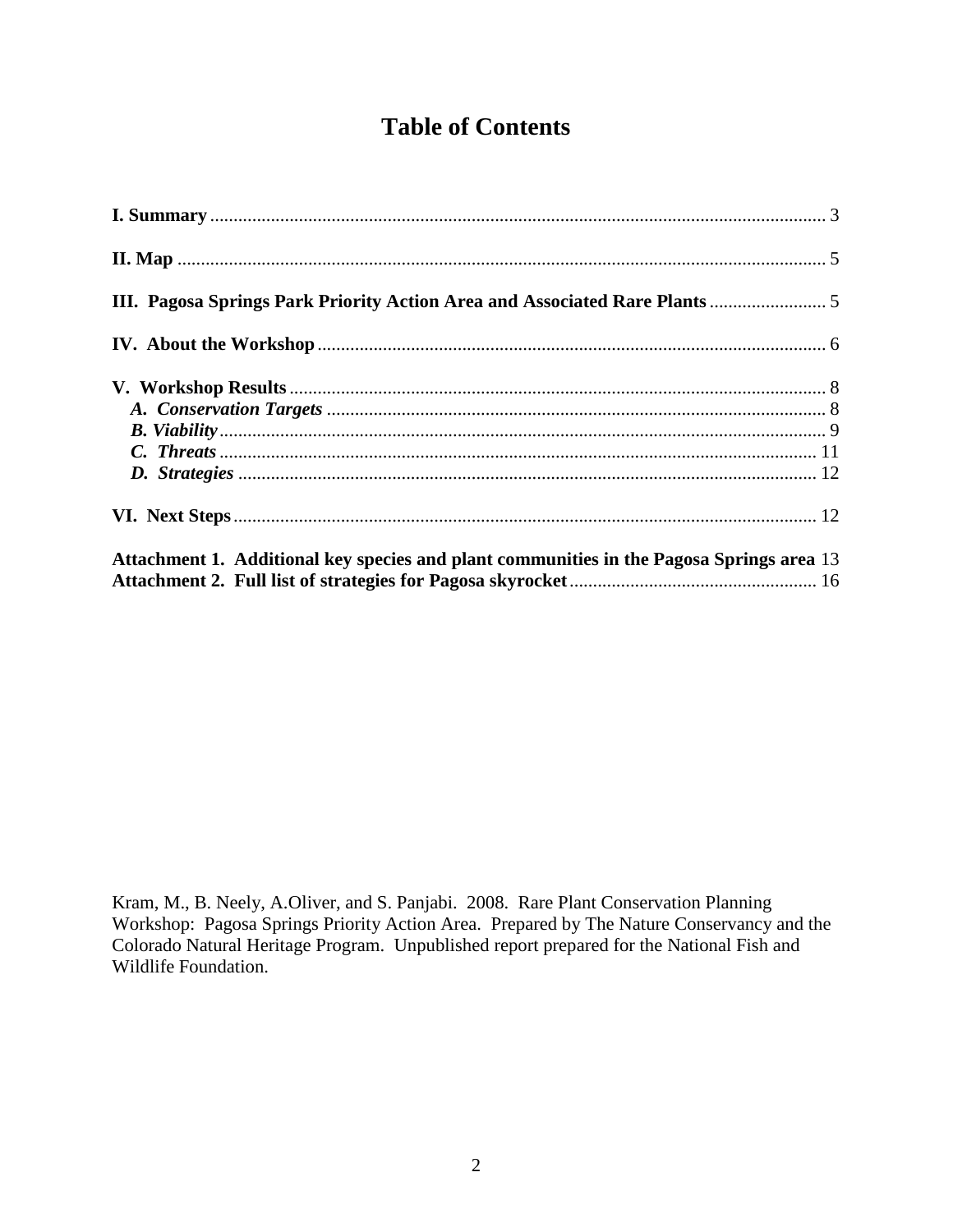# <span id="page-2-0"></span>**I. Summary**

This document identifies conservation strategies for Pagosa skyrocket, based on an assessment of the plant's viability and threats by participants of a June 2008 workshop. The primary audience is intended to be the workshop participants and other stakeholders interested in helping to implement the strategies.

The Pagosa skyrocket (*Ipomopsis polyantha)* is a rare plant endemic to the Pagosa Springs Priority Action Area as identified by the Colorado Rare Plant Conservation Initiative (RPCI). A Priority Action Area is an area needing immediate conservation action to prevent the need for listing, extinction, or further losses of imperiled plant species. Selection was based on the level of imperilment of rare plant species, quality of the occurrences, urgency of the management and protection actions, and other opportunities such as funding and land ownership patterns. These areas are based on the Potential Conservation Areas identified by the Colorado Natural Heritage Program, at Colorado State University, with input by the RPCI and the Rare Plant Technical Committee (RPTC).

Located primarily in Archuleta and Hinsdale counties, the Pagosa Springs Priority Action Area includes all known occurrences of the Pagosa skyrocket (*Ipomopsis polyantha;* G1, candidate for listing as endangered under the Endangered Species Act), as well as significant occurrences of two other globally imperiled (G2) plants: Pagosa bladderpod (*Lesquerella pruinosa*) and Gray's townsend daisy (*Townsendia glabella)*. The focus of this document, Pagosa skyrocket, is an extremely rare plant – one of the most imperiled species in Colorado. The species is at risk of extinction due to its narrow range and the fact that its range overlaps with the town of Pagosa Springs and associated residential and commercial development.

Pagosa skyrocket is a robust herbaceous plant with small white-pink flowers in the Phlox family (Polemoniaceae). The species is particularly interesting because it is known only from small patches of habitat in the immediate vicinity of Pagosa Springs, and nowhere else in the world, despite extensive searches by area botanists over the past 25 years.

The known occurrences vary in condition from good to poor. No occurrences are thought to be in very good condition. The variation in condition is due in part to the number and severity of threats to the occurrences. For example, the occurrences are highly threatened by construction and maintenance of housing and urban development; road construction; and utility construction.

To abate these and other threats, participants of a June 2008 workshop identified and prioritized a variety of strategies; the high priority strategies are listed in the following page. See Attachment 2 for a full list of strategies. Workshop participants plan to meet every 6-12 months to assess progress toward the implementation of these strategies.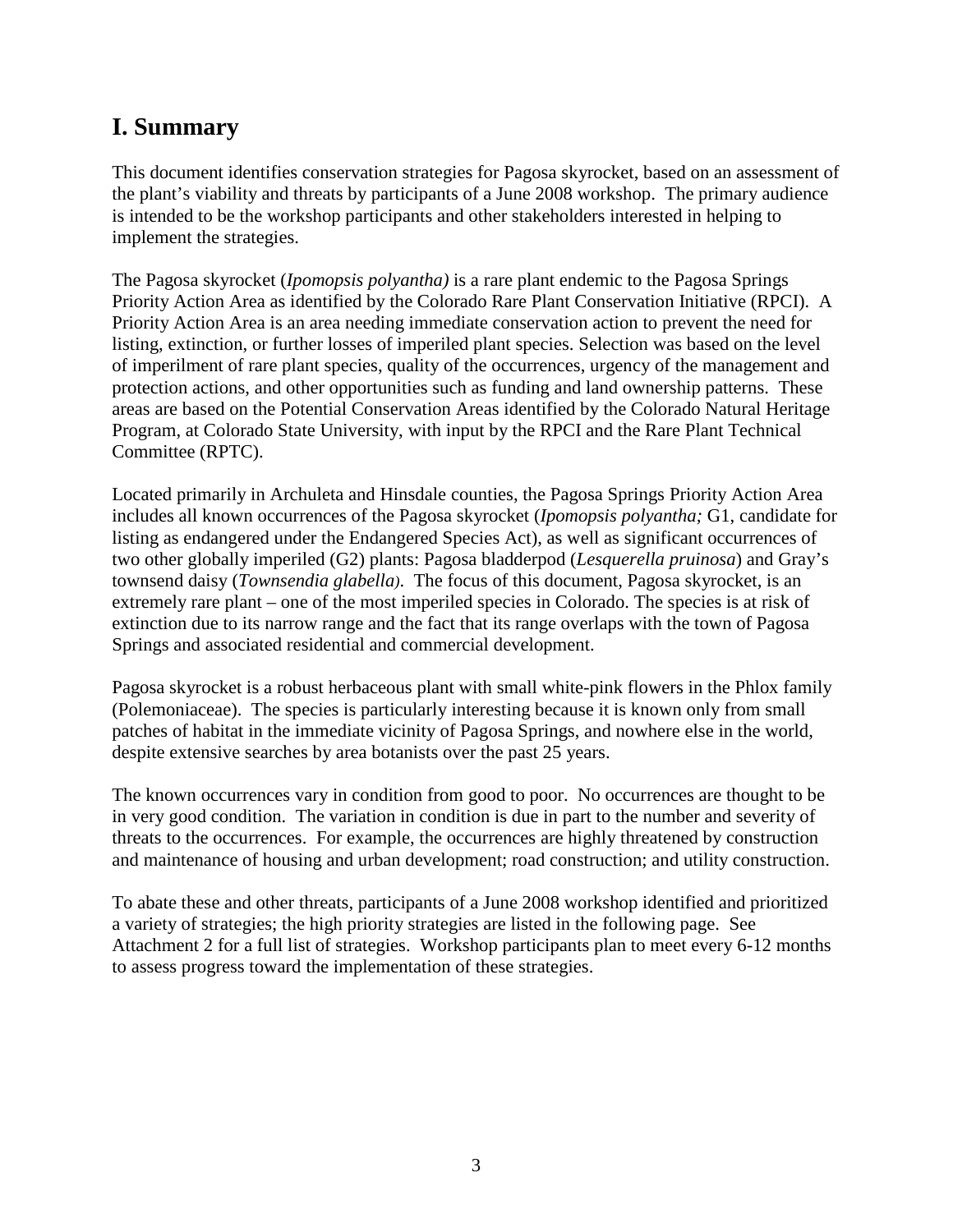### **High priority strategies for conserving Pagosa skyrocket**

| <b>Target Locations</b>                         |         |                                                                                                                                                                                                                                                                                                     |                 |                                                                                |                                                                                                                                                                                                                                                              |
|-------------------------------------------------|---------|-----------------------------------------------------------------------------------------------------------------------------------------------------------------------------------------------------------------------------------------------------------------------------------------------------|-----------------|--------------------------------------------------------------------------------|--------------------------------------------------------------------------------------------------------------------------------------------------------------------------------------------------------------------------------------------------------------|
|                                                 | Owner/  |                                                                                                                                                                                                                                                                                                     |                 |                                                                                |                                                                                                                                                                                                                                                              |
| <b>Site</b>                                     | manager | <b>Strategy</b>                                                                                                                                                                                                                                                                                     | <b>Priority</b> | Lead                                                                           | <b>Notes</b>                                                                                                                                                                                                                                                 |
| <b>Strategies across all target locations</b>   |         |                                                                                                                                                                                                                                                                                                     |                 |                                                                                |                                                                                                                                                                                                                                                              |
| All                                             |         | Inform the town of Pagosa Spring's<br>Master Plan, specifically by providing<br>map overlays and making presentations to<br>the county and town about the rare plants,<br>particularly Pagosa skyrocket.                                                                                            | High            | C. Karas, A.<br>Oliver                                                         | 1.5 years ago, FWS gave a<br>presentation to county<br>commissioners. Town of Pagosa<br>is currently revising its Master<br><b>Plan.</b> The County may adopt the<br>town's plan.                                                                            |
| All                                             |         | Develop Best Management Practices and<br>share with landowners to reduce the<br>likelihood of disturbance to Pagosa<br>skyrocket on all lands.                                                                                                                                                      | High            | J. Peterson,<br>S. Panjabi                                                     | As of July, J. Peterson had<br>prepared a draft                                                                                                                                                                                                              |
| All                                             |         | Conduct further inventories to increase<br>knowledge of the location and status of<br>the Pagosa skyrocket.                                                                                                                                                                                         | High            | P.Lyon, E.<br>Mayo. Sue<br>willing to<br>help.                                 | Depends on landowner<br>permission. Challenge - obtaining<br>landowner permissions and/or<br>finding out who to contact,<br>especially with absentee<br>landowners. Better soil and<br>geology maps would be helpful.                                        |
| All                                             |         | Education: Create a Pagosa Springs Rare<br>Plant Garden and interpretive information<br>at Community Center, Visitor's Center,<br>and/or museum to increase public<br>awareness of rare plants.                                                                                                     | High            | Sue (w/help<br>from<br>C.Karas).                                               | Talk w/Jim Miller                                                                                                                                                                                                                                            |
| <b>Strategies for specific target locations</b> |         |                                                                                                                                                                                                                                                                                                     |                 |                                                                                |                                                                                                                                                                                                                                                              |
| $1, 3$ large<br>parcels                         |         | Identify potential conservation options for<br>working with private landowners such as:<br>Compensation for management<br>agreement; access easement model;<br>possibility of purchasing an easement on a<br>portion of a parcel; sale by willing<br>landowner/purchase by county or land<br>trust. | High            | A. Oliver,<br>K. Freeman                                                       | No tax advantage to doing an<br>easement; couldn't keep ag status.<br>Are the 3 parcels subdividable?<br>Already platted?                                                                                                                                    |
| 1, County<br>garage                             | County  | Talk with the County about the plants on<br>this property to ensure avoidance of this<br>target location.                                                                                                                                                                                           | High            | P.Lyon                                                                         | P. Lyon spoke with facility<br>manager on June 13, 2008.                                                                                                                                                                                                     |
| 1,<br>Fairgrounds                               |         | Discuss conservation or management<br>options with the landowner at the<br>Fairgrounds Board Meeting. Ideally any<br>use or development could be designed to<br>work for the landowner and for the rare<br>plants.                                                                                  | High            | A. Oliver to<br>check on<br>possible<br>funding.                               | Last CNHP communication<br>w/landowner indicated he was not<br>happy with rare plant situation<br>$6/11/07$ . Consider attempting to<br>obtain access agreement for<br>monitoring. Can the plant area be<br>an asset to the landowners?<br>Management lease? |
| 1,<br>Fairgrounds                               |         | Inform town master plan, so that it is<br>conducive to preserving the plant (County<br>talking about adopting it)                                                                                                                                                                                   | High            | A.Oliver to<br>contact<br>town.<br>w/possible<br>assistance<br>from<br>C.Karas | Town contact: Tamara Allen.<br>Consider going thru Parks and<br>Recreation too.                                                                                                                                                                              |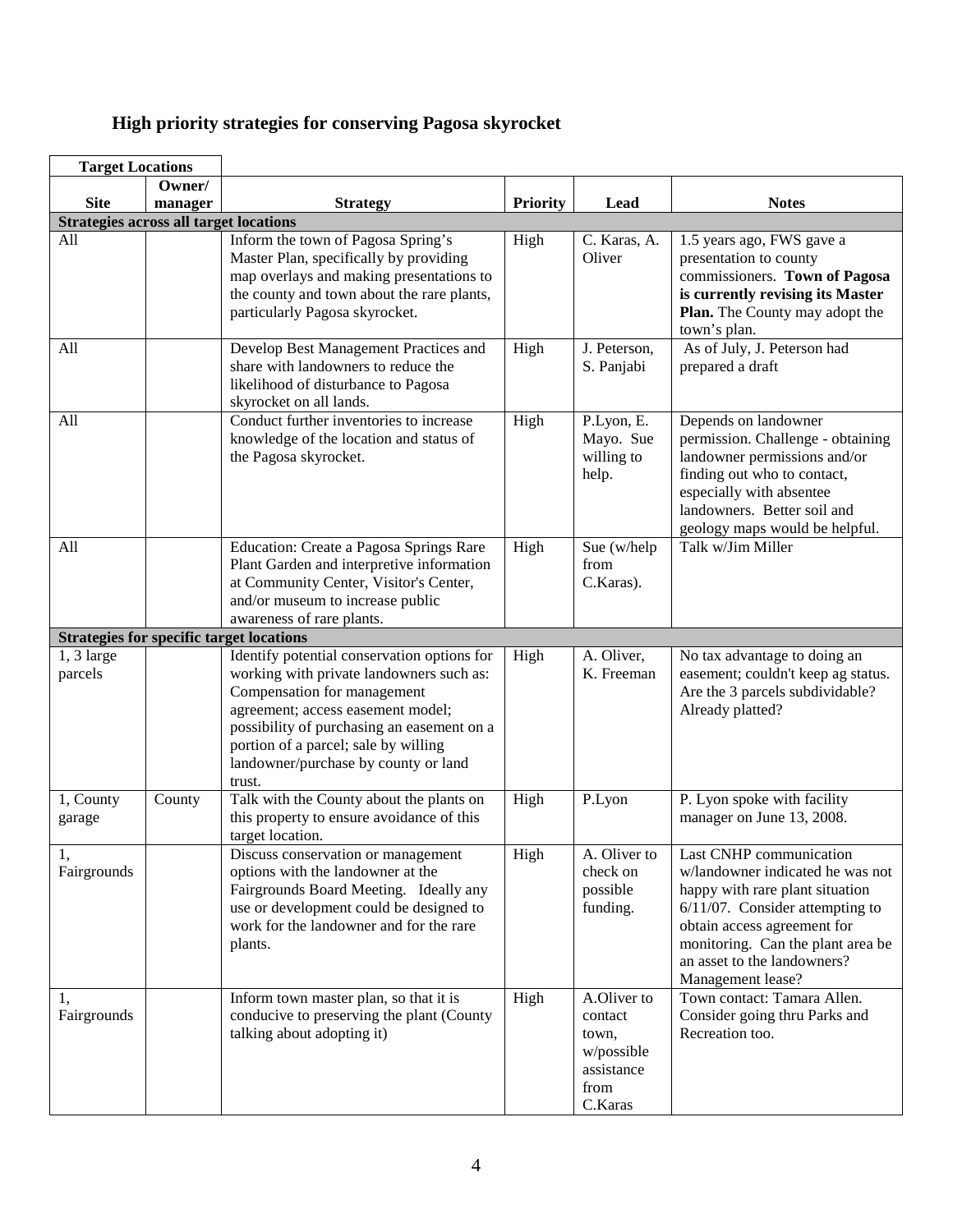# <span id="page-4-0"></span>**II. Map**

All known occurrences of the Pagosa skyrocket and most of the Colorado occurrences of the Pagosa bladderpod and Gray's townsend daisy lie within the Pagosa Priority Rare Plant Conservation Area, shown below.



# <span id="page-4-1"></span>**III. Pagosa Springs Park Priority Action Area and Associated Rare Plants**

This document focuses on rare plants within the Pagosa Springs Priority Action Area as identified by the Colorado Rare Plant Conservation Initiative (RPCI). To date, RPCI has identified seven such areas across Colorado. A Priority Action Area is an area needing immediate conservation action to prevent the need for listing, extinction, or further losses of imperiled plant species. Selection was based on the level of imperilment of rare plant species, quality of the occurrences, urgency of the management and protection actions, and other opportunities such as funding and land ownership patterns. These areas are based on the Potential Conservation Areas identified by the Colorado Natural Heritage Program, at Colorado State University, with input by the RPCI and the Rare Plant Technical Committee (RPTC).

Located primarily in Archuleta and Hinsdale counties, the Pagosa Springs Priority Action Area includes all known occurrences of the Pagosa skyrocket (*Ipomopsis polyantha;* G1, candidate for listing as endangered under the Endangered Species Act).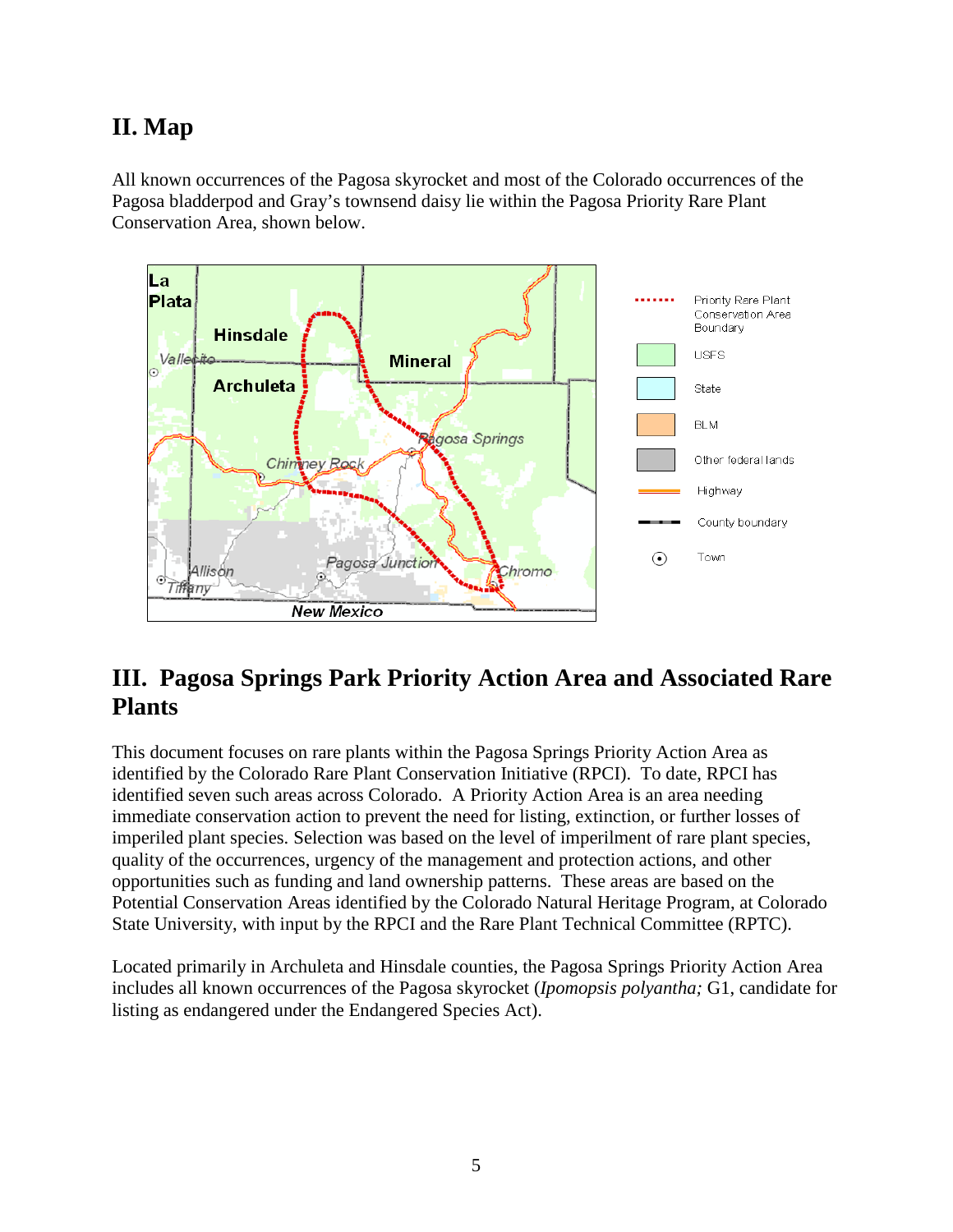| Common<br>name                          | <b>Scientific</b><br>name | Known<br>occurrences                                  | Global<br>$rank^*$ | <b>Status</b>     | <b>CNHP Rare Plant</b><br><b>Field Guide Link</b> |
|-----------------------------------------|---------------------------|-------------------------------------------------------|--------------------|-------------------|---------------------------------------------------|
| Focus of the workshop and this document |                           |                                                       |                    |                   |                                                   |
| Pagosa gilia;                           | <i>Ipomopsis</i>          | 3 in the world, all of                                | G1                 | Candidate for     | <b>CNHP Rare Plant Field</b>                      |
| Pagosa                                  | polyantha                 | which are in the                                      |                    | listing on the    | Guide                                             |
| skyrocket                               |                           | Pagosa area.                                          |                    | federal           | http://www.cnhp.colost                            |
|                                         |                           |                                                       |                    | Endangered        | ate.edu/rareplants/PDP                            |
|                                         |                           |                                                       |                    | species list      | LM060C0.html                                      |
|                                         |                           | Other important rare plants – focus of future efforts |                    |                   |                                                   |
| Pagosa                                  | Lesquerella               | 18 in the world, 17                                   | G <sub>2</sub>     | <b>BLM</b> and FS | <b>CNHP Rare Plant Field</b>                      |
| bladderpod;                             | pruinosa                  | of which are in                                       |                    | sensitive         | Guide                                             |
| frosty                                  |                           | Colorado, with most                                   |                    |                   | http://www.cnhp.colost                            |
| bladderpod                              |                           | of these in the                                       |                    |                   | ate.edu/rareplants/PDB                            |
|                                         |                           | Pagosa Priority                                       |                    |                   | RA1N1D0.html                                      |
|                                         |                           | Action Area.                                          |                    |                   |                                                   |
| Gray's                                  | Townsendia                | 21 in the world, 13                                   | G <sub>2</sub>     | None              | Not included in guide.                            |
| townsend daisy                          | glabella                  | of which are in                                       |                    |                   |                                                   |
|                                         |                           | Colorado, with                                        |                    |                   |                                                   |
|                                         |                           | several in the                                        |                    |                   |                                                   |
|                                         |                           | Pagosa area.                                          |                    |                   |                                                   |

**Table 1.** Globally imperiled plants known from the Pagosa Springs Priority Action Area.

 $*G1$  = critically imperiled.  $G2$  = imperiled. For more detail on global ranks please visit the Colorado Natural Heritage Program's website at http://www.cnhp.colostate.edu/heritage.html.

Pagosa skyrocket is a robust herbaceous plant with small white-pink flowers in the Phlox family (Polemoniaceae). The species is particularly interesting because it is only known from the immediate vicinity of Pagosa Springs, and nowhere else in the world, despite extensive searches by area botanists over the past 25 years.

The Mancos Shale habitat of the target locations is primarily threatened by construction and maintenance of housing and urban development; road construction; and utility construction.

Although the focus of the workshop was on the globally imperiled plants, Attachment 1 describes other significant species and plant communities in this area. A full suite of biodiversity values should be considered during more expansive conservation planning efforts for this area.

### <span id="page-5-0"></span>**IV. About the Workshop**

**Purpose:** To identify strategies for conserving the Pagosa skyrocket, based on an assessment of the viability of and threats to its occurrences.

**Origin:** The Rare Plant Conservation Initiative (RCPI) is a diverse partnership of public and private organizations dedicated to conserving Colorado's natural heritage by improving the protection and stewardship of the state's most important plants. RPCI is developing a strategy for the conservation of Colorado's most imperiled plant species. As part of this effort, the group is working with partners to identify statewide and site-specific strategies in areas with (a) the most imperiled species, and (b) a reasonable likelihood of conservation success. For site-specific strategies, RCPI partners identified five priority action areas around the state: Arkansas Valley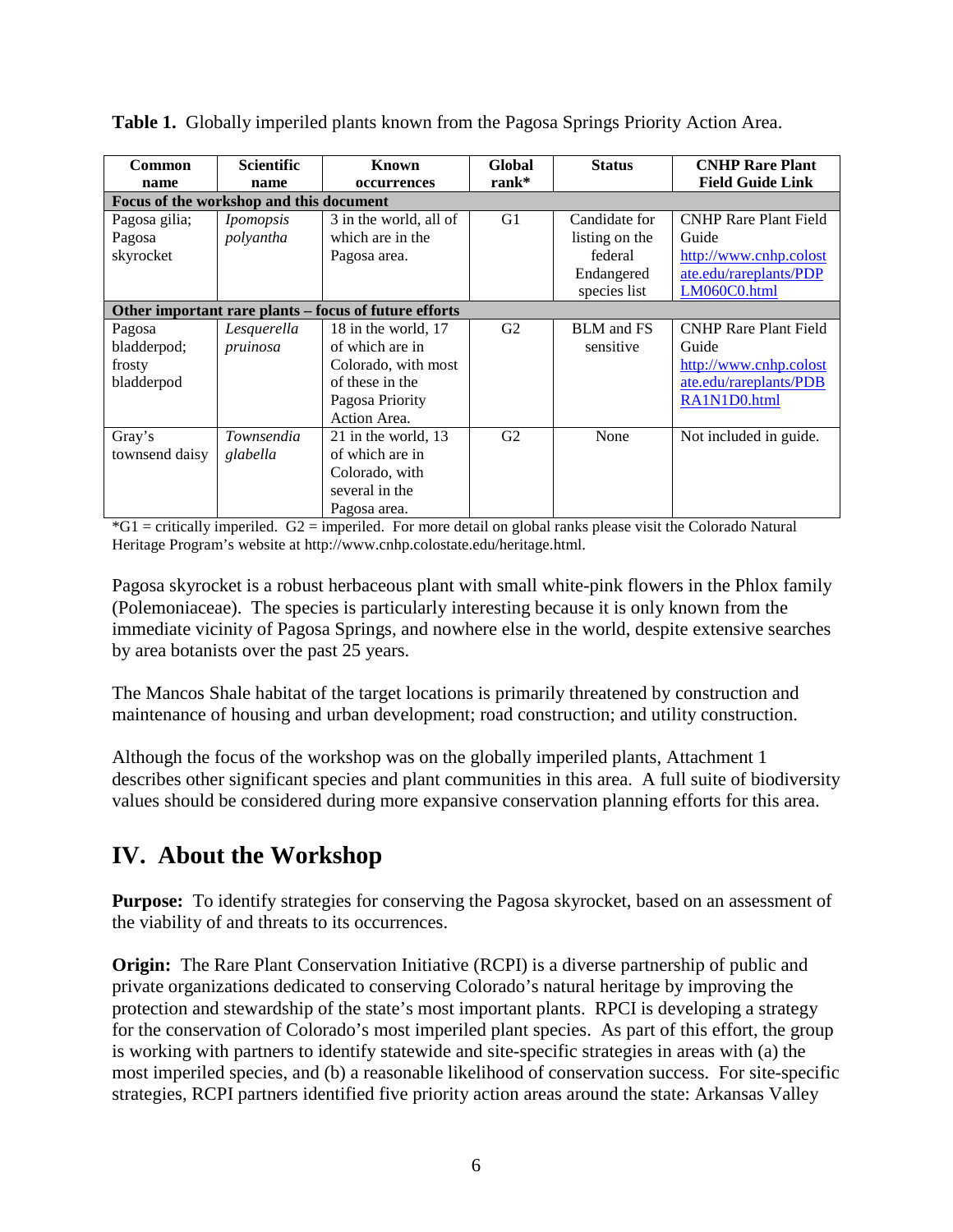Barrens, Middle Park, North Park, Pagosa Springs, and the Piceance Basin. For each of these areas, RCPI led a workshop during the summer of 2008 with local partners to identify priority conservation strategies.

#### **Workshop date:** June 12, 2008

#### **Participants:**

| <b>Name</b>                    | <b>Affiliation</b>                            |
|--------------------------------|-----------------------------------------------|
| <b>Attended</b>                |                                               |
| Sara Brinton                   | USFS, Pagosa District                         |
| Tony Cady                      | Colorado Dept. of Transportation, Pagosa      |
| <b>Suzanne Coe</b>             | Contractor, LPEA                              |
| Karin Freeman                  | Southwest Land Alliance                       |
| Sandy Friedley                 | Colorado Native Plant Society                 |
| Susan Halabrin                 | Audubon Society, Weminuche Chapter            |
| Chrissy Karas                  | Archuleta County, Planning Commissioner       |
| Megan Kram (co-facilitator)    | The Nature Conservancy                        |
| Peggy Lyon                     | Colorado Natural Heritage Program             |
| Ellen Mayo                     | <b>USFWS</b>                                  |
| Ann Oliver (CPRI point of      | The Nature Conservancy                        |
| contact)                       |                                               |
| Susan Panjabi (co-facilitator) | Colorado Natural Heritage Program             |
|                                |                                               |
| <b>Unable to attend</b>        |                                               |
| Tamra Allen                    | Town of Pagosa                                |
| Lesli Allison                  | <b>Archuleta County Planning Commissioner</b> |
| Jim Behnken                    | <b>Consultant for LPEA</b>                    |
| <b>Becky Gillette</b>          | Audubon Society, Weminuche Chapter            |
| Charlie King                   | Colorado Native Plant Society                 |
| <b>Jim Miller</b>              | Town of Pagosa                                |
| Dick Mosely                    | Colorado Native Plant Society                 |
| Joe Nigg                       | Town of Pagosa, Associate Director Planning   |
| <b>William Nobles</b>          | <b>CSU Extension</b>                          |
| <b>Jeff Peterson</b>           | Colorado Department of Transportation         |
| <b>Jeff Redders</b>            | <b>USFS</b>                                   |
| Al Schneider                   | Colorado Native Plant Society                 |
| Michael Whiting                | Southwest Land Alliance                       |
| Steve Whiteman                 | Southern Ute Tribe                            |
| <b>Other contacts</b>          |                                               |
| Steve O'Kane                   |                                               |
| Ken Heil                       |                                               |
| Julie Korb                     |                                               |
|                                | Fort Lewis College                            |
|                                | <b>Garden Clubs</b>                           |
|                                | <b>Town Parks and Recreation</b>              |
|                                |                                               |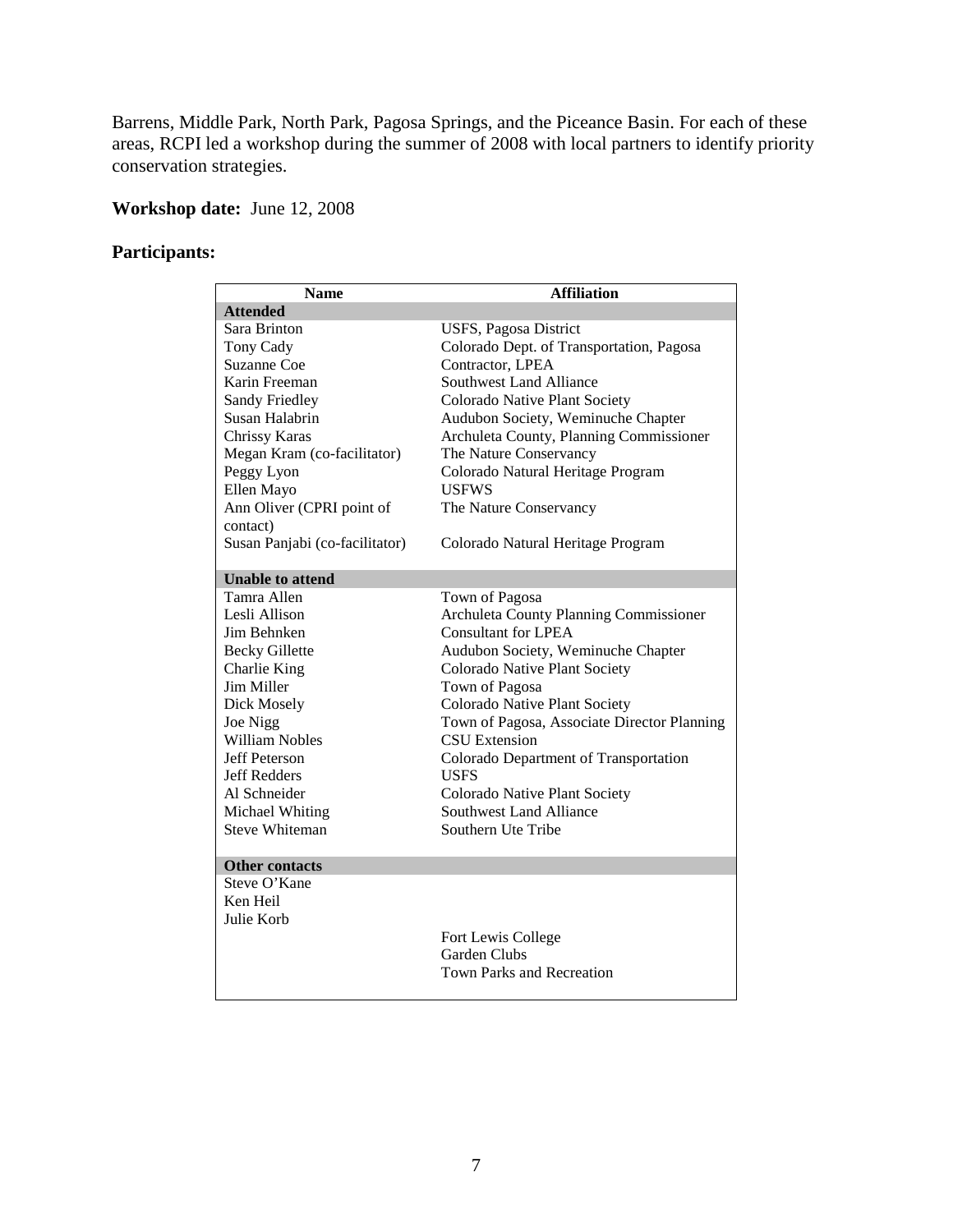# <span id="page-7-0"></span>**V. Workshop Results**

### <span id="page-7-1"></span>*A. Conservation Targets*

Using the The Nature Conservancy's (TNC) site conservation planning workshop methodology, "conservation targets" are a limited suite of species, communities, and/or ecological systems, or specific locations of these elements of biodiversity (e.g., occurrences, sub-occurrences, or other areas) that are the basis for setting goals, identifying conservation strategies, and measuring conservation effectiveness.

At the Pagosa Springs Priority Action Area our targets are specific locations of the rare plants. Specifically, we organized the three occurrences of the Pagosa skyrocket, as identified by CNHP, into ten target locations based on landownership (Table 2). We initially considered using the three occurrences as a whole as targets, but decided that it would be more meaningful to identify the viability, threats, and strategies for sub-occurrences (target locations within the occurrence boundaries) of the two larger occurrences. The sub-occurrences were delineated for this purpose based primarily on patterns of landownership, since different patterns can lead to different strategies. For instance, voluntary conservation easements are more likely to be useful tools for conserving large private land parcels than small parcels.

The three occurrences of Pagosa skyrocket are included within two "Potential Conservations Area" as identified by the Colorado Natural Heritage Program (Table 2). A PCA represents CNHP biologists' best estimate of the primary area required to support the long-term survival of species or communities of interest or concern.

| Occurrence number and survey<br>site name (PCA name in<br>parentheses)      | <b>Target locations based on</b><br>occurrences or sub-occurrences  | Land owner/manager       |
|-----------------------------------------------------------------------------|---------------------------------------------------------------------|--------------------------|
| EO#1 - Pagosa Springs (Mill Creek                                           | Ipomopsis 1a: Road 84                                               | Private and County Road  |
| at Pagosa Springs)                                                          | Ipomopsis 1b: Road Tierro Del Oro                                   | Private and right of way |
|                                                                             | Ipomopsis 1c: Hwy 119                                               | Private and CDOT         |
|                                                                             | Ipomopsis 1d: Fairgrounds                                           | County and private?      |
|                                                                             | Ipomopsis 1e: County Garage                                         | County                   |
|                                                                             | Ipomopsis 1f: 3 large parcels                                       | Private                  |
|                                                                             | Ipomopsis 1g: Holiday Acres                                         | Private                  |
| EO# 3 - Dyke (Stollsteimer Creek<br>North).                                 | Ipomopsis 3a - Dyke (Stollsteimer<br>Creek North) – larger polygon  | <b>BLM</b> and private   |
|                                                                             | Ipomopsis 3b - Dyke (Stollsteimer<br>Creek North) – smaller polygon | <b>BLM</b> and private   |
| EO# 4, Mill Creek (Mill Creek at<br>Pagosa Springs- east arm of<br>polygon) | Ipomopsis 4                                                         | private                  |

**Table 2.** Element occurrences and target locations for each occurrence of Pagosa Skyrocket.

CNHP assigns each occurrence a unique number, an element occurrence number. These numbers are not necessarily in consecutive order because as new locations of plants are found,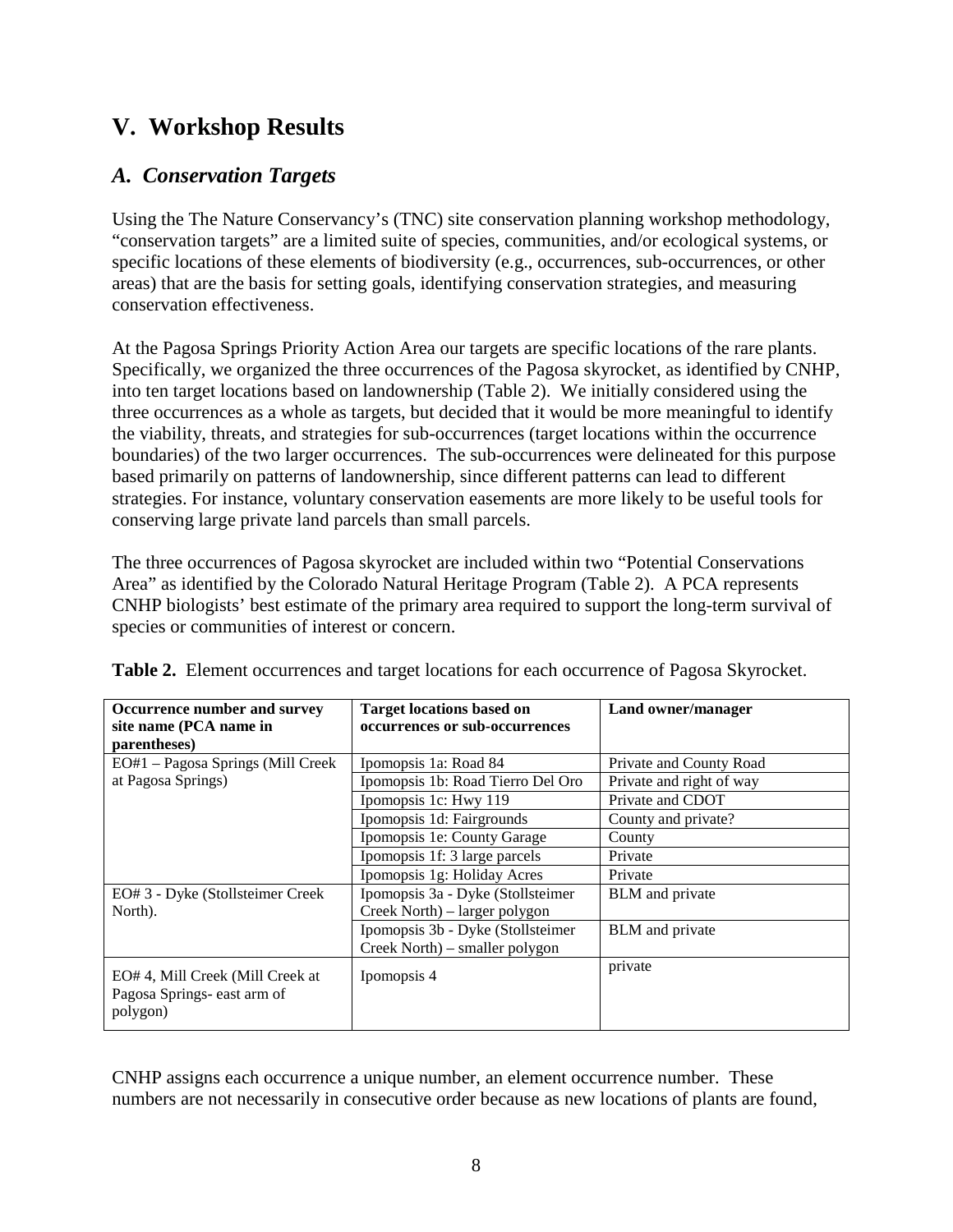some occurrences are lumped together, and locations previously documented as two or more occurrences may become one (e.g., if plants are found between two occurrences, they may all together be considered one occurrence because of the proximity and connectedness of the individual plants).

### <span id="page-8-0"></span>*B. Viability*

"Viability" per TNC terminology is the "health" or "functionality" of the conservation targets. During the Workshop we attempted to answer two key questions through the viability assessment: *How do we define 'health' (viability) for each of our targets?* and *What is the current status of each of our targets?*

Table 3 shows the viability for each occurrence as a whole as previously identified by the Colorado Natural Heritage Program (CNHP). Table 5 shows a more detailed assessment of viability for the target locations. As Table 5 indicates, no target locations are ranked as *very good*, but a handful are ranked as *good*: Fairgrounds, county garage, 3 large parcels, and Dyke (Stollsteimer Creek North) – smaller polygon.

| Occurrence<br>number | Survey site name and PCA name        | <b>Viability Rank</b> | Acres |
|----------------------|--------------------------------------|-----------------------|-------|
|                      | Pagosa Springs (Mill Creek at Pagosa |                       |       |
|                      | Springs)                             | $B = Good$            | 563   |
|                      | Dyke (Stollsteimer Creek North)      | $B = Good$            | 58    |
|                      | Mill Creek (Mill Creek at Pagosa     |                       |       |
|                      | Springs)                             | $C = Fair$            | 74    |

**Table 3.** Viability of the known occurrences of the Pagosa skyrocket

\* CNHP assigns a rank to each occurrence using the following codes:  $A = Very$  good;  $B = good$ ;  $C = fair$ ;  $D = poor$ ;  $H =$  possibly extirpated/ possibly extinct;  $X$  presumed extirpated/presumed extinct

The viability ranking of for each occurrence were based on a systematic assessment of the components of viability, or indicators and associated indicator ratings as shown in the table below. These components of viability were "rolled up" into the overall viability rank.

**Table 4.** Basis for viability ratings.

|                                                                                            |                             | Indicator rating criteria                                             |                                                                |                                                                               |                                                                      |  |  |
|--------------------------------------------------------------------------------------------|-----------------------------|-----------------------------------------------------------------------|----------------------------------------------------------------|-------------------------------------------------------------------------------|----------------------------------------------------------------------|--|--|
| Key Attribute                                                                              | Indicator                   | D - Poor                                                              | C - Fair                                                       | $\bf{B}$ - Good                                                               | $\bf{A}$ - Very<br>Good                                              |  |  |
| <b>LANDSCAPE</b><br><b>CONTEXT:</b><br>Intactness of<br>occurrence and<br>surrounding area | % fragmentation             | Highly<br>fragmented                                                  | Moderately<br>fragmented                                       | Limited<br>fragmentation                                                      | Unfragmented                                                         |  |  |
| CONDITION:<br>Population<br>structure $\&$<br>recruitment                                  | Evidence of<br>reproduction | Little or no<br>evidence of<br>successful<br>repro. (few<br>seedlings | Less<br>productive,<br>but still<br>viable with<br>evidence of | Good likelihood<br>of long-term<br>viability as<br>evidenced by<br>flowering. | Excellent<br>viability as<br>evidenced by<br>high %<br>flowering and |  |  |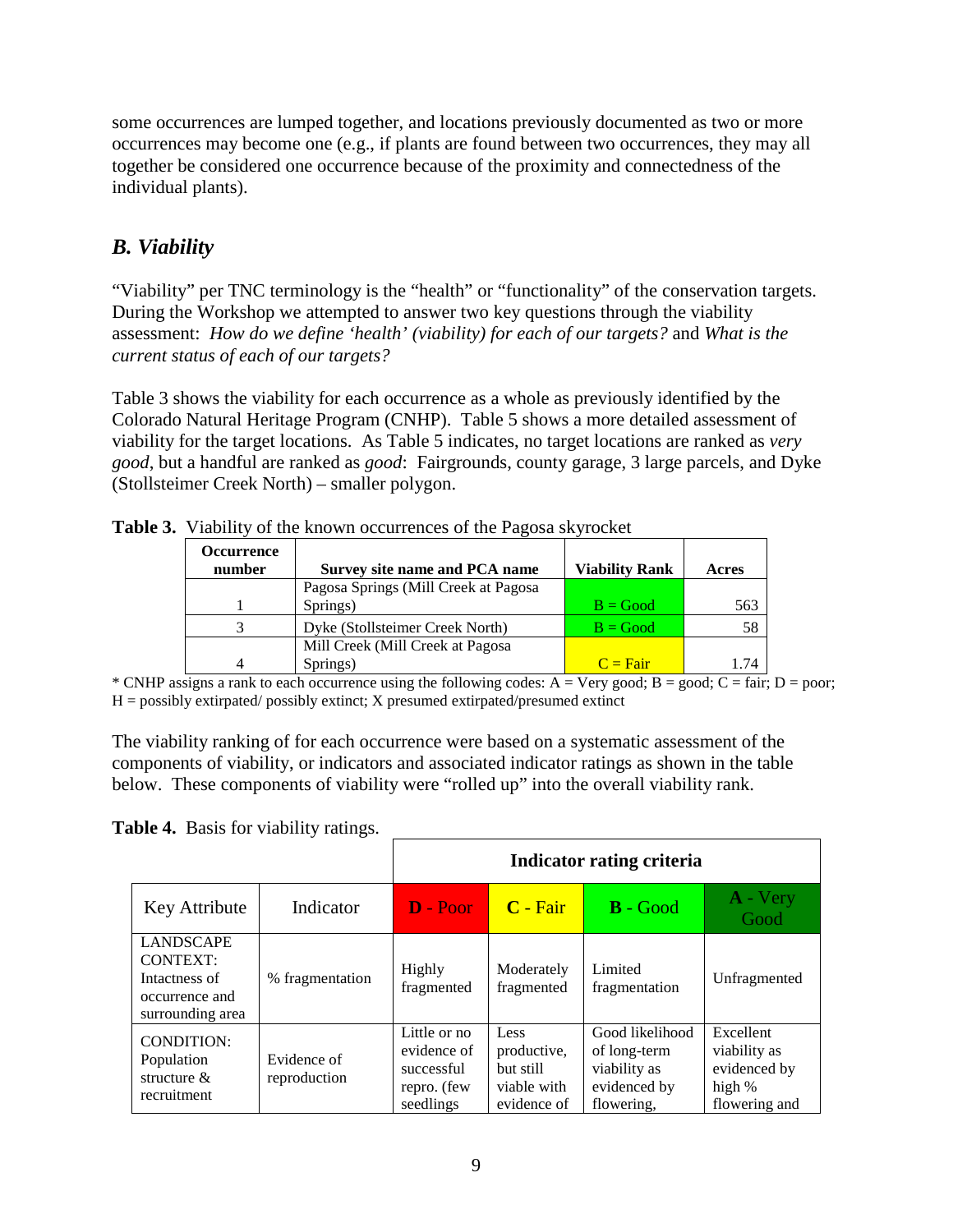|                                                                   |                             | Indicator rating criteria              |                                                             |                                        |                                       |  |
|-------------------------------------------------------------------|-----------------------------|----------------------------------------|-------------------------------------------------------------|----------------------------------------|---------------------------------------|--|
| Key Attribute                                                     | Indicator                   | $D - Poor$                             | $C$ - Fair                                                  | $B - Good$                             | A - Very<br>Good                      |  |
|                                                                   |                             | and/or no<br>flowering or<br>fruiting) | flowering<br>and/or<br>fruiting and<br>mixed age<br>classes | fruiting, and<br>mixed age<br>classes. | fruiting, and<br>mixed age<br>classes |  |
| <b>CONDITION:</b><br><b>Species</b><br>composition /<br>dominance | Evidence of<br>reproduction | $>50\%$ cover                          | 11-50%<br>cover                                             | $1-10\%$ cover                         | $<1\%$ cover                          |  |
| SIZE: Population<br>size & dynamics                               | # individuals               | <10                                    | $10-99$                                                     | 100-999                                | $1,000$ or more                       |  |

Participants used the table above to rank each target location. The facilitators loaded participants' input into an Excel worbook, which summarized the input as shown below.

Table 5. Viability for target locations of Pagosa skyrocket

|                                                                                                 | Inputs to the overall viability rank     |                  |                  |                              |
|-------------------------------------------------------------------------------------------------|------------------------------------------|------------------|------------------|------------------------------|
| <b>Conservation Targets</b>                                                                     | Landscape<br><b>Context</b><br>(Setting) | <b>Condition</b> | <b>Size</b>      | Overall<br>viability<br>rank |
| P. Skyrocket 1 - Pagosa Springs<br>(Mill Creek at Pagosa Springs),<br><b>Overall occurrence</b> | Poor                                     | Fair             | <b>Very Good</b> | $\overline{\text{Fair}} = C$ |
| P. Skyrocket 1a: Road 84                                                                        | Poor                                     | Poor             | <b>Very Good</b> | ${\bf Fair} = {\bf C}$       |
| P. Skyrocket 1b: Road Tierro<br>Del Oro                                                         | Poor                                     | Poor             | Poor             | $Poor = D$                   |
| P. Skyrocket 1c: Road 119                                                                       | Poor                                     | Fair             | <b>Very Good</b> | $\overline{\text{Fair}} = C$ |
| P. Skyrocket 1d: Fairgrounds                                                                    | Good                                     | Good             | <b>Very Good</b> | $Good = B$                   |
| P. Skyrocket 1e: County<br>Garage                                                               | Good                                     | Good             | Good             | $Good = B$                   |
| P. Skyrocket 1f: 3 large<br>parcels                                                             | Good                                     | Good             | Good             | $Good = B$                   |
| P. Skyrocket 1g: Holiday<br>Acres                                                               | Poor                                     | Fair             | Good             | $\overline{\text{Fair}} = C$ |
| P. Skyrocket 3a - Dyke<br>(Stollsteimer Creek North) -<br>larger polygon                        | Poor                                     | Fair             | Good             | $\overline{\text{Fair}} = C$ |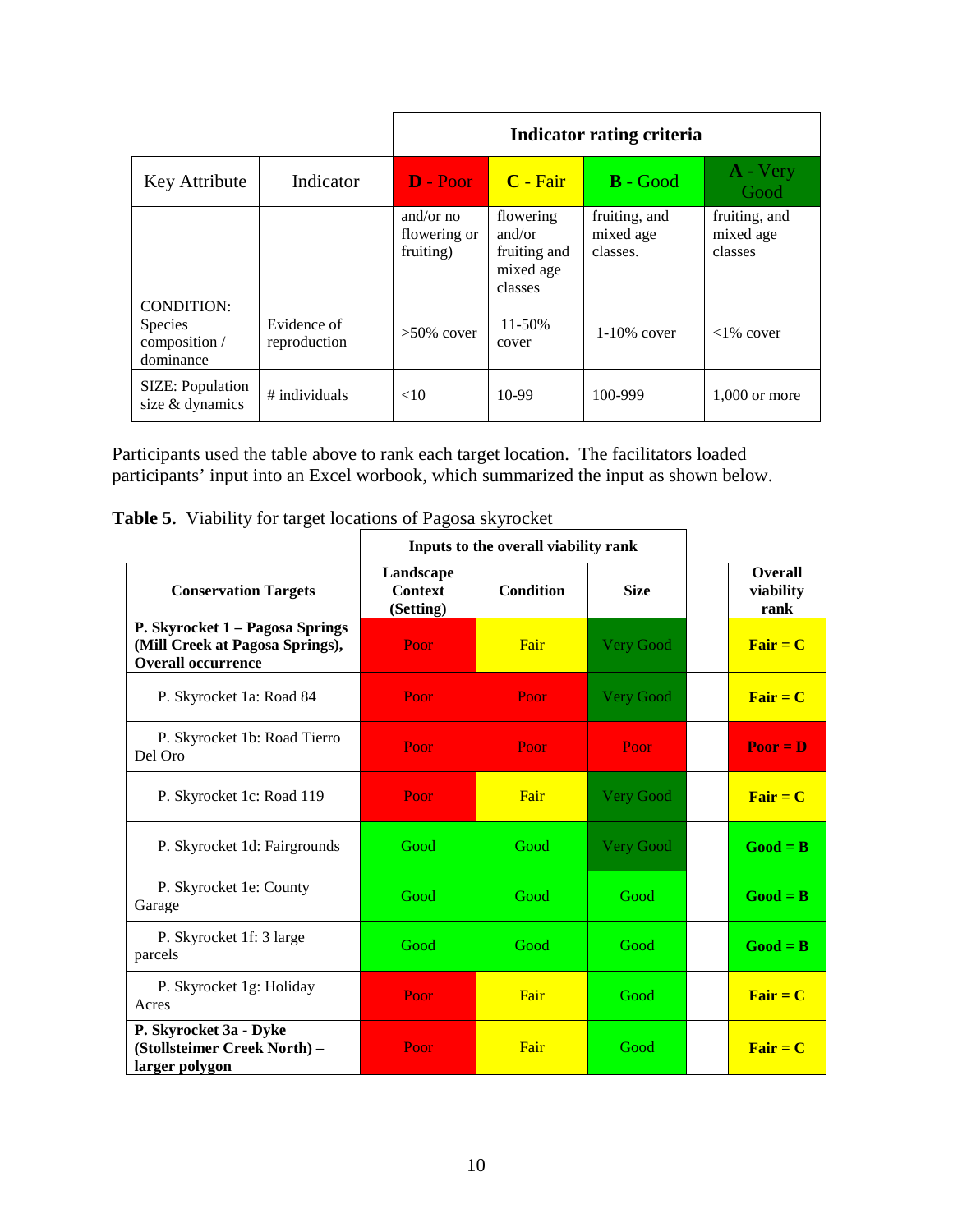|                                                                                                              | Inputs to the overall viability rank     |           |             |                                     |
|--------------------------------------------------------------------------------------------------------------|------------------------------------------|-----------|-------------|-------------------------------------|
| <b>Conservation Targets</b>                                                                                  | Landscape<br><b>Context</b><br>(Setting) | Condition | <b>Size</b> | <b>Overall</b><br>viability<br>rank |
| P. Skyrocket 3b - Dyke<br>(Stollsteimer Creek North) -<br>smaller polygon                                    | Fair                                     | Good      | Good        | $Good = B$                          |
| P. Skyrocket 4 - Mill Creek<br>(Mill Creek at Pagosa Springs),<br>small polygon in east arm of<br><b>PCA</b> | Fair                                     | Fair      | Good        | ${\bf Fair} = {\bf C}$              |

### <span id="page-10-0"></span>*C. Threats*

With the viability analysis complete, participants then identified the primary threats to each site. They identified and ranked threats based on their expertise, local knowledge, and sense of the key issues facing each target (Table 6). Identifying and ranking threats is an important input, along with understanding viability, to ultimately identifying efficient and effective strategies.

The variance in viability of the target locations in explained in part by the number and severity of threats to these locations. The locations are primarily threatened by construction and maintenance of housing and urban development; road construction; and utility construction.

| $\frac{1}{2}$                                                             | ▱                                          | $\cdots$                                 |                          | $\cdots$             |                     |                         |                        |
|---------------------------------------------------------------------------|--------------------------------------------|------------------------------------------|--------------------------|----------------------|---------------------|-------------------------|------------------------|
| <b>Target Locations</b>                                                   | Housing and<br>construction<br>urban areas | Housing and<br>urban areas<br>maint./use | Invasive non-<br>natives | construction<br>Road | maintenance<br>Road | construction<br>Utility | maintenance<br>Utility |
| P. Skyrocket 1 suboccurrences                                             |                                            |                                          |                          |                      |                     |                         |                        |
| Road 1 - 84                                                               | Low                                        |                                          | Med                      | <b>High</b>          | Med                 | High                    | Med                    |
| Road 2 - TDO                                                              | High                                       |                                          | Med                      | Med                  | High                |                         |                        |
| Road 3 - 119                                                              |                                            |                                          |                          | High                 |                     | <b>High</b>             |                        |
| Fairgrounds                                                               | High                                       |                                          |                          |                      |                     |                         |                        |
| <b>County Garage</b>                                                      |                                            |                                          | Low                      |                      |                     |                         |                        |
| 3 large parcels                                                           |                                            | <b>High</b>                              |                          |                      |                     |                         |                        |
| <b>Holiday Acres</b>                                                      |                                            | <b>High</b>                              |                          |                      |                     |                         |                        |
| P. Skyrocket 3a - Dyke<br>(Stollsteimer Creek North) -<br>larger polygon  |                                            |                                          | Med                      | <b>High</b>          | Med                 | <b>High</b>             | $\gamma$               |
| P. Skyrocket 3b - Dyke<br>(Stollsteimer Creek North) -<br>smaller polygon |                                            |                                          |                          | Med                  |                     |                         | Med                    |
| P. Skyrocket 4 - Mill Creek (Mill<br><b>Creek at Pagosa Springs)</b>      |                                            | Med                                      |                          |                      |                     |                         |                        |

**Table 6.** Primary threats to each target location. Red  $=$  high, orange  $=$  medium; yellow  $=$  low.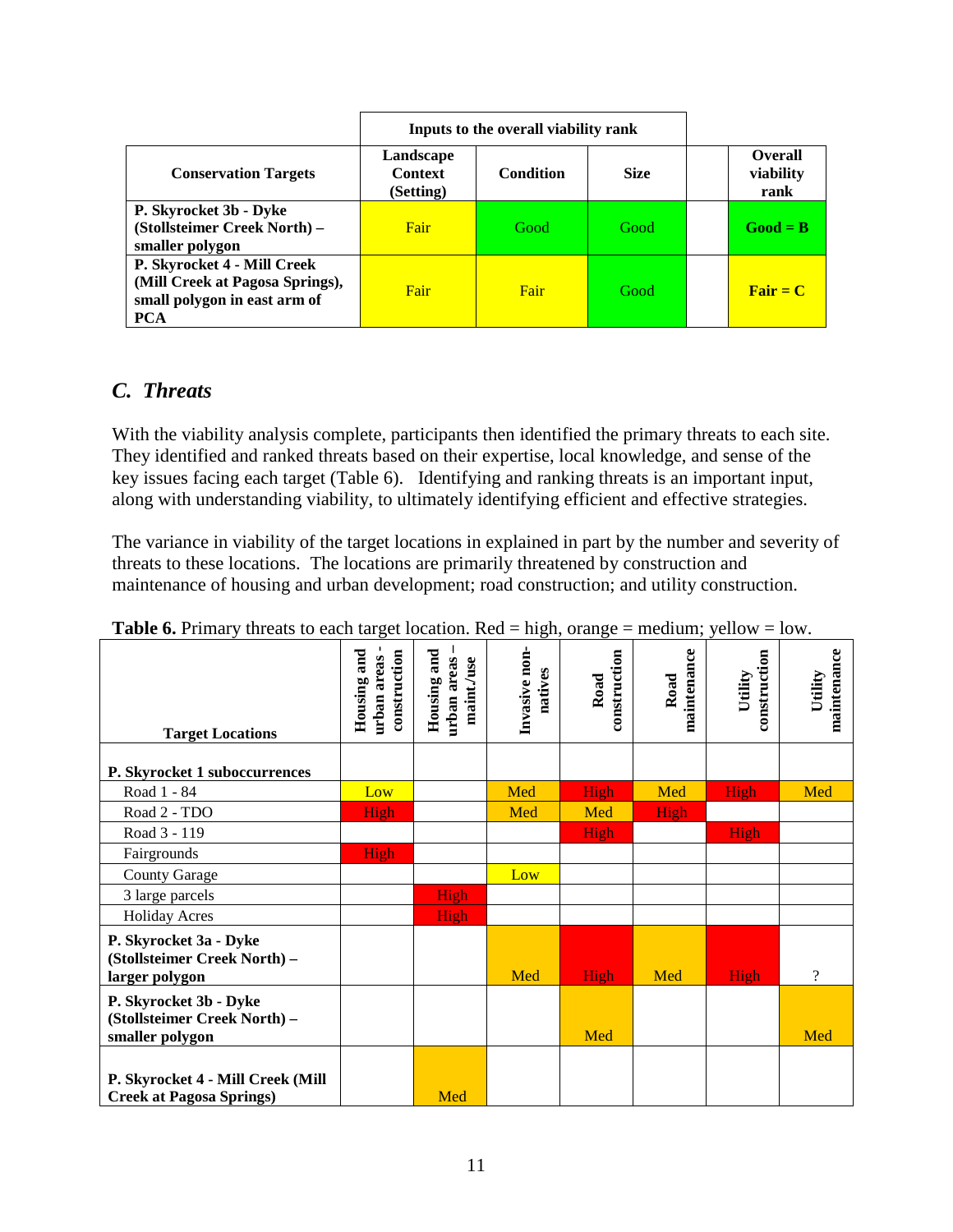#### <span id="page-11-0"></span>*D. Strategies*

Based on an understanding of viability and threats, participants identified strategies (a) across all target locations for Pagosa skyrocket and (b) for specific target locations. After brainstorming strategies, participants prioritized them as high, medium, or low based on their anticipated effectiveness. See p. 4 for a list of high priority strategies and Attachment 2 for a list of all strategies. Specific to private land protection efforts, the RPCI is also evaluating opportunities to work with willing private landowners and local land trusts to conserve these species and their habitats using voluntary tools such as conservation easements.

### <span id="page-11-1"></span>**VI. Next Steps**

The group plans to meet again in June 2009 to gauge progress toward strategies. Ann Oliver from TNC/RPI offered to coordinate this meeting. The meeting may also be a good opportunity to delve into strategies for conserving high-ranked occurrences of the other two key rare plant species in the area – *Townsendia glabella* and *Lesquerella pruinosa.*

Ellen Mayo, USFWS, informed the participants that she is working on a listing package to list the species as either Threatened or Endangered.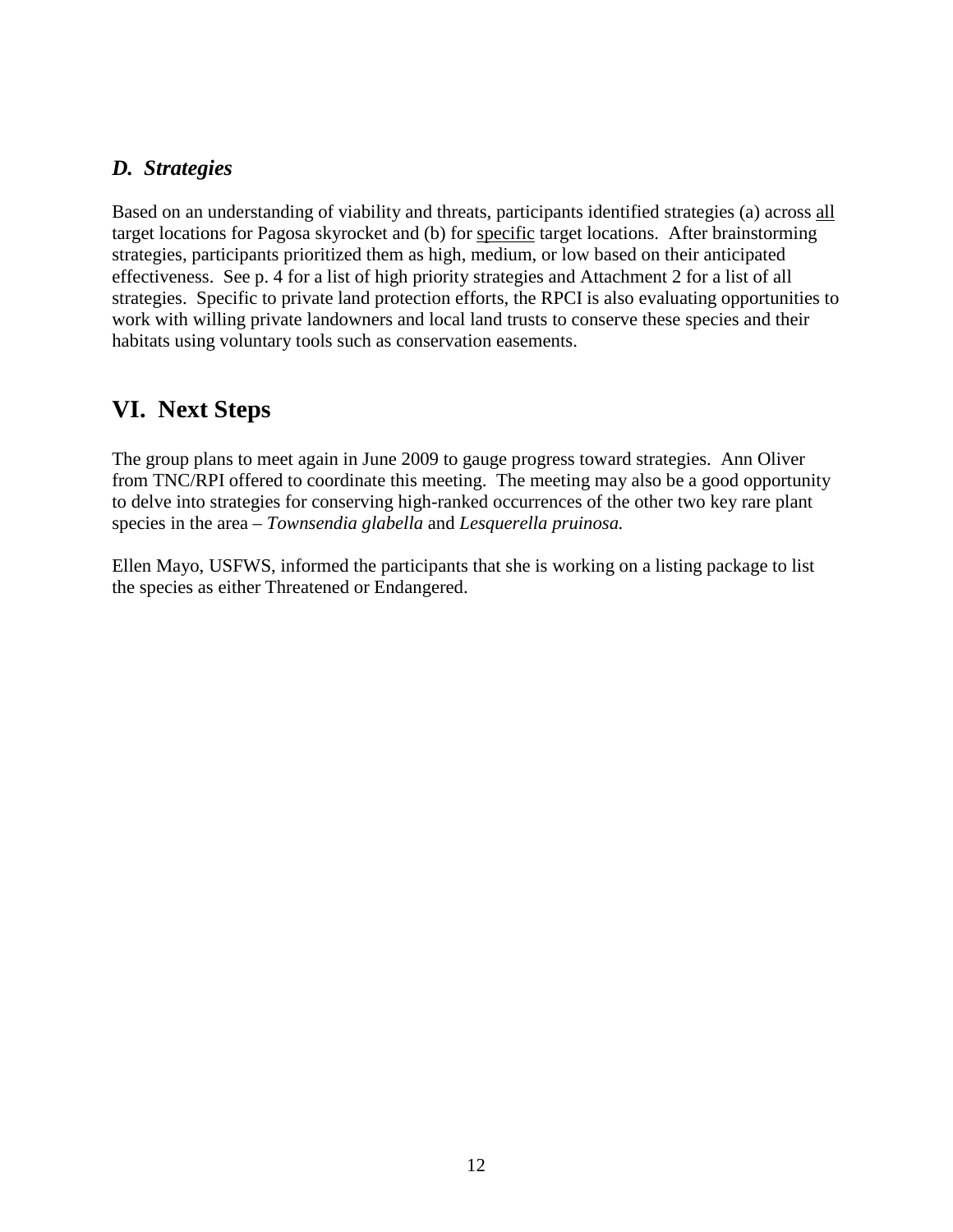## <span id="page-12-0"></span>**Attachment 1. Additional key species and plant communities in the Pagosa Springs area**

Although the focus of the workshop was on the globally imperiled plants, other key species and plant communities are known from the Pagosa Springs area as shown in the table below (Colorado Natural Heritage Program 2008, http://www.cnhp.colostate.edu/). Specifically, the table identifies rare species and rare and/or high quality examples of plant communities in the Pagosa Springs area. These and other biodiversity values should be considered with more detailed planning efforts for this area.

|                                  |                                 | Global                          | <b>State</b>   |                    |
|----------------------------------|---------------------------------|---------------------------------|----------------|--------------------|
| <b>Scientific name</b>           | <b>Common name</b>              | rank                            | rank           | <b>Major</b> group |
|                                  | <b>Boreal Toad (Southern</b>    |                                 |                |                    |
|                                  | Rocky Mountain                  |                                 |                |                    |
| <b>Bufo</b> boreas               | Population)                     | G <sub>4</sub> T <sub>1</sub> Q | S <sub>1</sub> | Amphibians         |
| Cypseloides niger                | <b>Black Swift</b>              | G <sub>4</sub>                  | S3B            | <b>Birds</b>       |
| Dendroica graciae                | Grace's Warbler                 | G <sub>5</sub>                  | S3B            | <b>Birds</b>       |
|                                  | American Peregrine              |                                 |                |                    |
| Falco peregrinus anatum          | Falcon                          | G4T4                            | S2B            | <b>Birds</b>       |
| Haliaeetus leucocephalus         | <b>Bald Eagle</b>               | G <sub>5</sub>                  | S1B, S3N       | <b>Birds</b>       |
| Melanerpes lewis                 | Lewis's Woodpecker              | G <sub>4</sub>                  | S <sub>4</sub> | <b>Birds</b>       |
|                                  | <b>Great Basin Silverspot</b>   |                                 |                |                    |
| Speyeria nokomis nokomis         | <b>Butterfly</b>                | G3T1                            | S <sub>1</sub> | Insects            |
| Cynomys gunnisoni                | Gunnison's Prairie Dog          | G <sub>5</sub>                  | S <sub>5</sub> | Mammals            |
| Abies concolor - Picea           |                                 |                                 |                |                    |
| pungens - Populus                |                                 |                                 |                |                    |
| angustifolia / Acer glabrum      |                                 |                                 |                | Natural            |
| Forest                           | <b>Montane Riparian Forests</b> | G2                              | S <sub>2</sub> | Communities        |
| Abies lasiocarpa / Alnus         |                                 |                                 |                | Natural            |
| incana Forest                    | <b>Montane Riparian Forests</b> | G <sub>5</sub>                  | S <sub>5</sub> | Communities        |
| Abies lasiocarpa / Erigeron      |                                 |                                 |                | Natural            |
| eximius Forest                   | <b>Subalpine Forests</b>        | G <sub>5</sub>                  | <b>S4</b>      | Communities        |
| Abies lasiocarpa / Mertensia     |                                 |                                 |                | Natural            |
| ciliata Forest                   | <b>Montane Riparian Forests</b> | G <sub>5</sub>                  | S <sub>5</sub> | Communities        |
| Abies lasiocarpa / Vaccinium     |                                 |                                 |                | Natural            |
| myrtillus Forest                 | <b>Subalpine Forests</b>        | G <sub>5</sub>                  | S <sub>5</sub> | Communities        |
| Acer negundo - Populus           |                                 |                                 |                |                    |
| angustifolia / Cornus sericea    | Narrowleaf Cottonwood           |                                 |                | Natural            |
| Forest                           | <b>Riparian Forests</b>         | G2                              | S <sub>2</sub> | Communities        |
| Alnus incana - Salix             |                                 |                                 |                |                    |
| (monticola, lucida, ligulifolia) | Thinleaf Alder-Mixed            |                                 |                | Natural            |
| Shrubland                        | <b>Willow Species</b>           | G <sub>3</sub>                  | S <sub>3</sub> | Communities        |
| Alnus incana - Salix             | Montane Riparian                |                                 |                | Natural            |
| drummondiana Shrubland           | Shrubland                       | G <sub>3</sub>                  | S <sub>3</sub> | Communities        |
| Alnus incana / Mesic Forbs       | Thinleaf Alder/Mesic            |                                 |                | Natural            |
| Shrubland                        | Forb Riparian Shrubland         | G <sub>3</sub>                  | S <sub>3</sub> | Communities        |
| Caltha leptosepala               |                                 |                                 |                | Natural            |
| Herbaceous Vegetation            | <b>Montane Wet Meadows</b>      | G <sub>4</sub>                  | S4             | Communities        |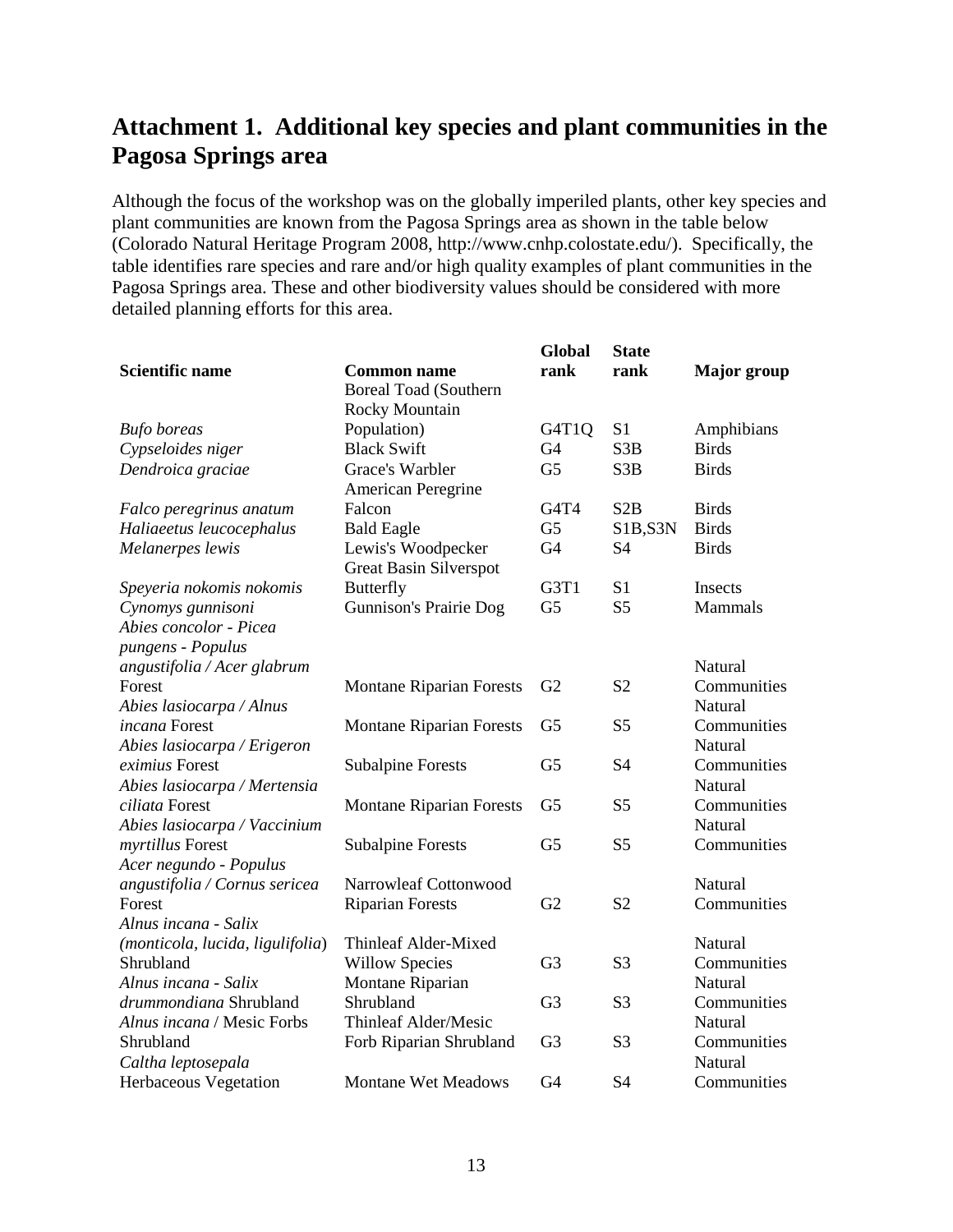| Cardamine cordifolia -<br>Mertensia ciliata Herbaceous<br>Natural<br>S <sub>4</sub><br>Communities<br>Vegetation<br>Alpine Wetlands<br>G4<br>Carex aquatilis - Carex<br>utriculata Herbaceous<br>Natural<br><b>Montane Wet Meadows</b><br>S <sub>4</sub><br>Communities<br>Vegetation<br>G4<br>Carex atherodes Herbaceous<br>Natural<br>Vegetation<br>G3G5<br>S <sub>2</sub> ?<br>Communities<br>Carex pellita Herbaceous<br>Natural<br>Vegetation<br>S <sub>3</sub><br><b>Montane Wet Meadows</b><br>G <sub>3</sub><br>Communities<br>Carex utriculata Herbaceous<br><b>Beaked Sedge Montane</b><br>Natural<br>Vegetation<br>Wet Meadows<br>G <sub>5</sub><br>S4<br>Communities<br>Natural<br>Danthonia parryi Herbaceous<br>Vegetation<br><b>Montane Grasslands</b><br>G <sub>3</sub><br>S <sub>3</sub><br>Communities<br>Natural<br>G <sub>4</sub><br>S3S4<br>Communities<br>Alpine Wetlands<br>Natural<br><b>Montane Grasslands</b><br>S <sub>2</sub><br>Communities<br>G <sub>3</sub><br>Natural<br>Woodland<br>S <sub>3</sub><br><b>Montane Riparian Forests</b><br>G <sub>3</sub><br>Communities<br>Natural<br>G2G3<br>S2S3<br>Communities<br><b>Montane Riparian Forest</b><br>Populus angustifolia - Picea<br>Natural<br>S <sub>3</sub><br><b>Montane Riparian Forests</b><br>G <sub>3</sub><br>Communities<br>Populus angustifolia -<br>Natural<br>Pseudotsuga menziesii<br>G <sub>3</sub><br>S <sub>2</sub><br>Communities<br><b>Montane Riparian Forest</b><br>Natural<br>Populus angustifolia / Alnus<br>G <sub>3</sub><br>S <sub>3</sub><br><b>Montane Riparian Forest</b><br>Communities<br>Narrowleaf<br>Populus angustifolia / Salix<br>Cottonwood/Mixed<br>(monticola, drummondiana,<br><b>Willows Montane</b><br>Natural<br>lucida) Woodland<br>S <sub>3</sub><br><b>Riparian Forest</b><br>G <sub>3</sub><br>Communities<br>Populus angustifolia / Salix<br>Narrowleaf Cottonwood<br>Natural<br><b>Riparian Forests</b><br>Communities<br>exigua Woodland<br>G4<br>S4<br>Natural<br>Populus angustifolia / Salix<br>Foothills Riparian<br>Woodland<br>S <sub>2</sub><br>G <sub>2</sub><br>Communities<br>Populus angustifolia / Salix<br>ligulifolia - Shepherdia<br>Narrowleaf Cottonwood<br>Natural<br><b>Riparian Forests</b><br>G <sub>1</sub><br>S <sub>3</sub><br>Communities<br>argentea Woodland<br>Natural<br>Pseudotsuga menziesii /<br>Lower Montane Riparian<br>Cornus sericea Woodland<br>G <sub>4</sub><br>Communities<br>Forests<br>S2<br>Natural<br>Communities<br>Salix bebbiana Shrubland<br><b>Montane Willow Carrs</b><br>G3?<br>S <sub>2</sub><br>Drummonds<br>Salix drummondiana / Mesic<br>Natural<br>Willow/Mesic Forb<br>G4<br>S4<br>Communities |                              |                    | <b>Global</b> | <b>State</b> |                    |
|-----------------------------------------------------------------------------------------------------------------------------------------------------------------------------------------------------------------------------------------------------------------------------------------------------------------------------------------------------------------------------------------------------------------------------------------------------------------------------------------------------------------------------------------------------------------------------------------------------------------------------------------------------------------------------------------------------------------------------------------------------------------------------------------------------------------------------------------------------------------------------------------------------------------------------------------------------------------------------------------------------------------------------------------------------------------------------------------------------------------------------------------------------------------------------------------------------------------------------------------------------------------------------------------------------------------------------------------------------------------------------------------------------------------------------------------------------------------------------------------------------------------------------------------------------------------------------------------------------------------------------------------------------------------------------------------------------------------------------------------------------------------------------------------------------------------------------------------------------------------------------------------------------------------------------------------------------------------------------------------------------------------------------------------------------------------------------------------------------------------------------------------------------------------------------------------------------------------------------------------------------------------------------------------------------------------------------------------------------------------------------------------------------------------------------------------------------------------------------------------------------------------------------------------------------------------------------------------------------------------------------------------------------------------------------------------------|------------------------------|--------------------|---------------|--------------|--------------------|
|                                                                                                                                                                                                                                                                                                                                                                                                                                                                                                                                                                                                                                                                                                                                                                                                                                                                                                                                                                                                                                                                                                                                                                                                                                                                                                                                                                                                                                                                                                                                                                                                                                                                                                                                                                                                                                                                                                                                                                                                                                                                                                                                                                                                                                                                                                                                                                                                                                                                                                                                                                                                                                                                                               | <b>Scientific name</b>       | <b>Common name</b> | rank          | rank         | <b>Major</b> group |
|                                                                                                                                                                                                                                                                                                                                                                                                                                                                                                                                                                                                                                                                                                                                                                                                                                                                                                                                                                                                                                                                                                                                                                                                                                                                                                                                                                                                                                                                                                                                                                                                                                                                                                                                                                                                                                                                                                                                                                                                                                                                                                                                                                                                                                                                                                                                                                                                                                                                                                                                                                                                                                                                                               |                              |                    |               |              |                    |
|                                                                                                                                                                                                                                                                                                                                                                                                                                                                                                                                                                                                                                                                                                                                                                                                                                                                                                                                                                                                                                                                                                                                                                                                                                                                                                                                                                                                                                                                                                                                                                                                                                                                                                                                                                                                                                                                                                                                                                                                                                                                                                                                                                                                                                                                                                                                                                                                                                                                                                                                                                                                                                                                                               |                              |                    |               |              |                    |
|                                                                                                                                                                                                                                                                                                                                                                                                                                                                                                                                                                                                                                                                                                                                                                                                                                                                                                                                                                                                                                                                                                                                                                                                                                                                                                                                                                                                                                                                                                                                                                                                                                                                                                                                                                                                                                                                                                                                                                                                                                                                                                                                                                                                                                                                                                                                                                                                                                                                                                                                                                                                                                                                                               |                              |                    |               |              |                    |
|                                                                                                                                                                                                                                                                                                                                                                                                                                                                                                                                                                                                                                                                                                                                                                                                                                                                                                                                                                                                                                                                                                                                                                                                                                                                                                                                                                                                                                                                                                                                                                                                                                                                                                                                                                                                                                                                                                                                                                                                                                                                                                                                                                                                                                                                                                                                                                                                                                                                                                                                                                                                                                                                                               |                              |                    |               |              |                    |
|                                                                                                                                                                                                                                                                                                                                                                                                                                                                                                                                                                                                                                                                                                                                                                                                                                                                                                                                                                                                                                                                                                                                                                                                                                                                                                                                                                                                                                                                                                                                                                                                                                                                                                                                                                                                                                                                                                                                                                                                                                                                                                                                                                                                                                                                                                                                                                                                                                                                                                                                                                                                                                                                                               |                              |                    |               |              |                    |
|                                                                                                                                                                                                                                                                                                                                                                                                                                                                                                                                                                                                                                                                                                                                                                                                                                                                                                                                                                                                                                                                                                                                                                                                                                                                                                                                                                                                                                                                                                                                                                                                                                                                                                                                                                                                                                                                                                                                                                                                                                                                                                                                                                                                                                                                                                                                                                                                                                                                                                                                                                                                                                                                                               |                              |                    |               |              |                    |
|                                                                                                                                                                                                                                                                                                                                                                                                                                                                                                                                                                                                                                                                                                                                                                                                                                                                                                                                                                                                                                                                                                                                                                                                                                                                                                                                                                                                                                                                                                                                                                                                                                                                                                                                                                                                                                                                                                                                                                                                                                                                                                                                                                                                                                                                                                                                                                                                                                                                                                                                                                                                                                                                                               |                              |                    |               |              |                    |
|                                                                                                                                                                                                                                                                                                                                                                                                                                                                                                                                                                                                                                                                                                                                                                                                                                                                                                                                                                                                                                                                                                                                                                                                                                                                                                                                                                                                                                                                                                                                                                                                                                                                                                                                                                                                                                                                                                                                                                                                                                                                                                                                                                                                                                                                                                                                                                                                                                                                                                                                                                                                                                                                                               |                              |                    |               |              |                    |
|                                                                                                                                                                                                                                                                                                                                                                                                                                                                                                                                                                                                                                                                                                                                                                                                                                                                                                                                                                                                                                                                                                                                                                                                                                                                                                                                                                                                                                                                                                                                                                                                                                                                                                                                                                                                                                                                                                                                                                                                                                                                                                                                                                                                                                                                                                                                                                                                                                                                                                                                                                                                                                                                                               |                              |                    |               |              |                    |
|                                                                                                                                                                                                                                                                                                                                                                                                                                                                                                                                                                                                                                                                                                                                                                                                                                                                                                                                                                                                                                                                                                                                                                                                                                                                                                                                                                                                                                                                                                                                                                                                                                                                                                                                                                                                                                                                                                                                                                                                                                                                                                                                                                                                                                                                                                                                                                                                                                                                                                                                                                                                                                                                                               |                              |                    |               |              |                    |
|                                                                                                                                                                                                                                                                                                                                                                                                                                                                                                                                                                                                                                                                                                                                                                                                                                                                                                                                                                                                                                                                                                                                                                                                                                                                                                                                                                                                                                                                                                                                                                                                                                                                                                                                                                                                                                                                                                                                                                                                                                                                                                                                                                                                                                                                                                                                                                                                                                                                                                                                                                                                                                                                                               |                              |                    |               |              |                    |
|                                                                                                                                                                                                                                                                                                                                                                                                                                                                                                                                                                                                                                                                                                                                                                                                                                                                                                                                                                                                                                                                                                                                                                                                                                                                                                                                                                                                                                                                                                                                                                                                                                                                                                                                                                                                                                                                                                                                                                                                                                                                                                                                                                                                                                                                                                                                                                                                                                                                                                                                                                                                                                                                                               |                              |                    |               |              |                    |
|                                                                                                                                                                                                                                                                                                                                                                                                                                                                                                                                                                                                                                                                                                                                                                                                                                                                                                                                                                                                                                                                                                                                                                                                                                                                                                                                                                                                                                                                                                                                                                                                                                                                                                                                                                                                                                                                                                                                                                                                                                                                                                                                                                                                                                                                                                                                                                                                                                                                                                                                                                                                                                                                                               |                              |                    |               |              |                    |
|                                                                                                                                                                                                                                                                                                                                                                                                                                                                                                                                                                                                                                                                                                                                                                                                                                                                                                                                                                                                                                                                                                                                                                                                                                                                                                                                                                                                                                                                                                                                                                                                                                                                                                                                                                                                                                                                                                                                                                                                                                                                                                                                                                                                                                                                                                                                                                                                                                                                                                                                                                                                                                                                                               |                              |                    |               |              |                    |
|                                                                                                                                                                                                                                                                                                                                                                                                                                                                                                                                                                                                                                                                                                                                                                                                                                                                                                                                                                                                                                                                                                                                                                                                                                                                                                                                                                                                                                                                                                                                                                                                                                                                                                                                                                                                                                                                                                                                                                                                                                                                                                                                                                                                                                                                                                                                                                                                                                                                                                                                                                                                                                                                                               | Eleocharis quinqueflora      |                    |               |              |                    |
|                                                                                                                                                                                                                                                                                                                                                                                                                                                                                                                                                                                                                                                                                                                                                                                                                                                                                                                                                                                                                                                                                                                                                                                                                                                                                                                                                                                                                                                                                                                                                                                                                                                                                                                                                                                                                                                                                                                                                                                                                                                                                                                                                                                                                                                                                                                                                                                                                                                                                                                                                                                                                                                                                               | Herbaceous Vegetation        |                    |               |              |                    |
|                                                                                                                                                                                                                                                                                                                                                                                                                                                                                                                                                                                                                                                                                                                                                                                                                                                                                                                                                                                                                                                                                                                                                                                                                                                                                                                                                                                                                                                                                                                                                                                                                                                                                                                                                                                                                                                                                                                                                                                                                                                                                                                                                                                                                                                                                                                                                                                                                                                                                                                                                                                                                                                                                               | Festuca arizonica -          |                    |               |              |                    |
|                                                                                                                                                                                                                                                                                                                                                                                                                                                                                                                                                                                                                                                                                                                                                                                                                                                                                                                                                                                                                                                                                                                                                                                                                                                                                                                                                                                                                                                                                                                                                                                                                                                                                                                                                                                                                                                                                                                                                                                                                                                                                                                                                                                                                                                                                                                                                                                                                                                                                                                                                                                                                                                                                               | Muhlenbergia montana         |                    |               |              |                    |
|                                                                                                                                                                                                                                                                                                                                                                                                                                                                                                                                                                                                                                                                                                                                                                                                                                                                                                                                                                                                                                                                                                                                                                                                                                                                                                                                                                                                                                                                                                                                                                                                                                                                                                                                                                                                                                                                                                                                                                                                                                                                                                                                                                                                                                                                                                                                                                                                                                                                                                                                                                                                                                                                                               | Herbaceous Vegetation        |                    |               |              |                    |
|                                                                                                                                                                                                                                                                                                                                                                                                                                                                                                                                                                                                                                                                                                                                                                                                                                                                                                                                                                                                                                                                                                                                                                                                                                                                                                                                                                                                                                                                                                                                                                                                                                                                                                                                                                                                                                                                                                                                                                                                                                                                                                                                                                                                                                                                                                                                                                                                                                                                                                                                                                                                                                                                                               | Picea pungens / Alnus incana |                    |               |              |                    |
|                                                                                                                                                                                                                                                                                                                                                                                                                                                                                                                                                                                                                                                                                                                                                                                                                                                                                                                                                                                                                                                                                                                                                                                                                                                                                                                                                                                                                                                                                                                                                                                                                                                                                                                                                                                                                                                                                                                                                                                                                                                                                                                                                                                                                                                                                                                                                                                                                                                                                                                                                                                                                                                                                               |                              |                    |               |              |                    |
|                                                                                                                                                                                                                                                                                                                                                                                                                                                                                                                                                                                                                                                                                                                                                                                                                                                                                                                                                                                                                                                                                                                                                                                                                                                                                                                                                                                                                                                                                                                                                                                                                                                                                                                                                                                                                                                                                                                                                                                                                                                                                                                                                                                                                                                                                                                                                                                                                                                                                                                                                                                                                                                                                               | Populus angustifolia -       |                    |               |              |                    |
|                                                                                                                                                                                                                                                                                                                                                                                                                                                                                                                                                                                                                                                                                                                                                                                                                                                                                                                                                                                                                                                                                                                                                                                                                                                                                                                                                                                                                                                                                                                                                                                                                                                                                                                                                                                                                                                                                                                                                                                                                                                                                                                                                                                                                                                                                                                                                                                                                                                                                                                                                                                                                                                                                               | Juniperus scopulorum         |                    |               |              |                    |
|                                                                                                                                                                                                                                                                                                                                                                                                                                                                                                                                                                                                                                                                                                                                                                                                                                                                                                                                                                                                                                                                                                                                                                                                                                                                                                                                                                                                                                                                                                                                                                                                                                                                                                                                                                                                                                                                                                                                                                                                                                                                                                                                                                                                                                                                                                                                                                                                                                                                                                                                                                                                                                                                                               | Woodland                     |                    |               |              |                    |
|                                                                                                                                                                                                                                                                                                                                                                                                                                                                                                                                                                                                                                                                                                                                                                                                                                                                                                                                                                                                                                                                                                                                                                                                                                                                                                                                                                                                                                                                                                                                                                                                                                                                                                                                                                                                                                                                                                                                                                                                                                                                                                                                                                                                                                                                                                                                                                                                                                                                                                                                                                                                                                                                                               |                              |                    |               |              |                    |
|                                                                                                                                                                                                                                                                                                                                                                                                                                                                                                                                                                                                                                                                                                                                                                                                                                                                                                                                                                                                                                                                                                                                                                                                                                                                                                                                                                                                                                                                                                                                                                                                                                                                                                                                                                                                                                                                                                                                                                                                                                                                                                                                                                                                                                                                                                                                                                                                                                                                                                                                                                                                                                                                                               | pungens / Alnus incana       |                    |               |              |                    |
|                                                                                                                                                                                                                                                                                                                                                                                                                                                                                                                                                                                                                                                                                                                                                                                                                                                                                                                                                                                                                                                                                                                                                                                                                                                                                                                                                                                                                                                                                                                                                                                                                                                                                                                                                                                                                                                                                                                                                                                                                                                                                                                                                                                                                                                                                                                                                                                                                                                                                                                                                                                                                                                                                               | Woodland                     |                    |               |              |                    |
|                                                                                                                                                                                                                                                                                                                                                                                                                                                                                                                                                                                                                                                                                                                                                                                                                                                                                                                                                                                                                                                                                                                                                                                                                                                                                                                                                                                                                                                                                                                                                                                                                                                                                                                                                                                                                                                                                                                                                                                                                                                                                                                                                                                                                                                                                                                                                                                                                                                                                                                                                                                                                                                                                               |                              |                    |               |              |                    |
|                                                                                                                                                                                                                                                                                                                                                                                                                                                                                                                                                                                                                                                                                                                                                                                                                                                                                                                                                                                                                                                                                                                                                                                                                                                                                                                                                                                                                                                                                                                                                                                                                                                                                                                                                                                                                                                                                                                                                                                                                                                                                                                                                                                                                                                                                                                                                                                                                                                                                                                                                                                                                                                                                               |                              |                    |               |              |                    |
|                                                                                                                                                                                                                                                                                                                                                                                                                                                                                                                                                                                                                                                                                                                                                                                                                                                                                                                                                                                                                                                                                                                                                                                                                                                                                                                                                                                                                                                                                                                                                                                                                                                                                                                                                                                                                                                                                                                                                                                                                                                                                                                                                                                                                                                                                                                                                                                                                                                                                                                                                                                                                                                                                               | Woodland                     |                    |               |              |                    |
|                                                                                                                                                                                                                                                                                                                                                                                                                                                                                                                                                                                                                                                                                                                                                                                                                                                                                                                                                                                                                                                                                                                                                                                                                                                                                                                                                                                                                                                                                                                                                                                                                                                                                                                                                                                                                                                                                                                                                                                                                                                                                                                                                                                                                                                                                                                                                                                                                                                                                                                                                                                                                                                                                               |                              |                    |               |              |                    |
|                                                                                                                                                                                                                                                                                                                                                                                                                                                                                                                                                                                                                                                                                                                                                                                                                                                                                                                                                                                                                                                                                                                                                                                                                                                                                                                                                                                                                                                                                                                                                                                                                                                                                                                                                                                                                                                                                                                                                                                                                                                                                                                                                                                                                                                                                                                                                                                                                                                                                                                                                                                                                                                                                               | incana Woodland              |                    |               |              |                    |
|                                                                                                                                                                                                                                                                                                                                                                                                                                                                                                                                                                                                                                                                                                                                                                                                                                                                                                                                                                                                                                                                                                                                                                                                                                                                                                                                                                                                                                                                                                                                                                                                                                                                                                                                                                                                                                                                                                                                                                                                                                                                                                                                                                                                                                                                                                                                                                                                                                                                                                                                                                                                                                                                                               |                              |                    |               |              |                    |
|                                                                                                                                                                                                                                                                                                                                                                                                                                                                                                                                                                                                                                                                                                                                                                                                                                                                                                                                                                                                                                                                                                                                                                                                                                                                                                                                                                                                                                                                                                                                                                                                                                                                                                                                                                                                                                                                                                                                                                                                                                                                                                                                                                                                                                                                                                                                                                                                                                                                                                                                                                                                                                                                                               |                              |                    |               |              |                    |
|                                                                                                                                                                                                                                                                                                                                                                                                                                                                                                                                                                                                                                                                                                                                                                                                                                                                                                                                                                                                                                                                                                                                                                                                                                                                                                                                                                                                                                                                                                                                                                                                                                                                                                                                                                                                                                                                                                                                                                                                                                                                                                                                                                                                                                                                                                                                                                                                                                                                                                                                                                                                                                                                                               |                              |                    |               |              |                    |
|                                                                                                                                                                                                                                                                                                                                                                                                                                                                                                                                                                                                                                                                                                                                                                                                                                                                                                                                                                                                                                                                                                                                                                                                                                                                                                                                                                                                                                                                                                                                                                                                                                                                                                                                                                                                                                                                                                                                                                                                                                                                                                                                                                                                                                                                                                                                                                                                                                                                                                                                                                                                                                                                                               |                              |                    |               |              |                    |
|                                                                                                                                                                                                                                                                                                                                                                                                                                                                                                                                                                                                                                                                                                                                                                                                                                                                                                                                                                                                                                                                                                                                                                                                                                                                                                                                                                                                                                                                                                                                                                                                                                                                                                                                                                                                                                                                                                                                                                                                                                                                                                                                                                                                                                                                                                                                                                                                                                                                                                                                                                                                                                                                                               |                              |                    |               |              |                    |
|                                                                                                                                                                                                                                                                                                                                                                                                                                                                                                                                                                                                                                                                                                                                                                                                                                                                                                                                                                                                                                                                                                                                                                                                                                                                                                                                                                                                                                                                                                                                                                                                                                                                                                                                                                                                                                                                                                                                                                                                                                                                                                                                                                                                                                                                                                                                                                                                                                                                                                                                                                                                                                                                                               |                              |                    |               |              |                    |
|                                                                                                                                                                                                                                                                                                                                                                                                                                                                                                                                                                                                                                                                                                                                                                                                                                                                                                                                                                                                                                                                                                                                                                                                                                                                                                                                                                                                                                                                                                                                                                                                                                                                                                                                                                                                                                                                                                                                                                                                                                                                                                                                                                                                                                                                                                                                                                                                                                                                                                                                                                                                                                                                                               |                              |                    |               |              |                    |
|                                                                                                                                                                                                                                                                                                                                                                                                                                                                                                                                                                                                                                                                                                                                                                                                                                                                                                                                                                                                                                                                                                                                                                                                                                                                                                                                                                                                                                                                                                                                                                                                                                                                                                                                                                                                                                                                                                                                                                                                                                                                                                                                                                                                                                                                                                                                                                                                                                                                                                                                                                                                                                                                                               | irrorata Woodland            |                    |               |              |                    |
|                                                                                                                                                                                                                                                                                                                                                                                                                                                                                                                                                                                                                                                                                                                                                                                                                                                                                                                                                                                                                                                                                                                                                                                                                                                                                                                                                                                                                                                                                                                                                                                                                                                                                                                                                                                                                                                                                                                                                                                                                                                                                                                                                                                                                                                                                                                                                                                                                                                                                                                                                                                                                                                                                               |                              |                    |               |              |                    |
|                                                                                                                                                                                                                                                                                                                                                                                                                                                                                                                                                                                                                                                                                                                                                                                                                                                                                                                                                                                                                                                                                                                                                                                                                                                                                                                                                                                                                                                                                                                                                                                                                                                                                                                                                                                                                                                                                                                                                                                                                                                                                                                                                                                                                                                                                                                                                                                                                                                                                                                                                                                                                                                                                               |                              |                    |               |              |                    |
|                                                                                                                                                                                                                                                                                                                                                                                                                                                                                                                                                                                                                                                                                                                                                                                                                                                                                                                                                                                                                                                                                                                                                                                                                                                                                                                                                                                                                                                                                                                                                                                                                                                                                                                                                                                                                                                                                                                                                                                                                                                                                                                                                                                                                                                                                                                                                                                                                                                                                                                                                                                                                                                                                               |                              |                    |               |              |                    |
|                                                                                                                                                                                                                                                                                                                                                                                                                                                                                                                                                                                                                                                                                                                                                                                                                                                                                                                                                                                                                                                                                                                                                                                                                                                                                                                                                                                                                                                                                                                                                                                                                                                                                                                                                                                                                                                                                                                                                                                                                                                                                                                                                                                                                                                                                                                                                                                                                                                                                                                                                                                                                                                                                               |                              |                    |               |              |                    |
|                                                                                                                                                                                                                                                                                                                                                                                                                                                                                                                                                                                                                                                                                                                                                                                                                                                                                                                                                                                                                                                                                                                                                                                                                                                                                                                                                                                                                                                                                                                                                                                                                                                                                                                                                                                                                                                                                                                                                                                                                                                                                                                                                                                                                                                                                                                                                                                                                                                                                                                                                                                                                                                                                               |                              |                    |               |              |                    |
|                                                                                                                                                                                                                                                                                                                                                                                                                                                                                                                                                                                                                                                                                                                                                                                                                                                                                                                                                                                                                                                                                                                                                                                                                                                                                                                                                                                                                                                                                                                                                                                                                                                                                                                                                                                                                                                                                                                                                                                                                                                                                                                                                                                                                                                                                                                                                                                                                                                                                                                                                                                                                                                                                               |                              |                    |               |              |                    |
|                                                                                                                                                                                                                                                                                                                                                                                                                                                                                                                                                                                                                                                                                                                                                                                                                                                                                                                                                                                                                                                                                                                                                                                                                                                                                                                                                                                                                                                                                                                                                                                                                                                                                                                                                                                                                                                                                                                                                                                                                                                                                                                                                                                                                                                                                                                                                                                                                                                                                                                                                                                                                                                                                               |                              |                    |               |              |                    |
|                                                                                                                                                                                                                                                                                                                                                                                                                                                                                                                                                                                                                                                                                                                                                                                                                                                                                                                                                                                                                                                                                                                                                                                                                                                                                                                                                                                                                                                                                                                                                                                                                                                                                                                                                                                                                                                                                                                                                                                                                                                                                                                                                                                                                                                                                                                                                                                                                                                                                                                                                                                                                                                                                               |                              |                    |               |              |                    |
|                                                                                                                                                                                                                                                                                                                                                                                                                                                                                                                                                                                                                                                                                                                                                                                                                                                                                                                                                                                                                                                                                                                                                                                                                                                                                                                                                                                                                                                                                                                                                                                                                                                                                                                                                                                                                                                                                                                                                                                                                                                                                                                                                                                                                                                                                                                                                                                                                                                                                                                                                                                                                                                                                               | Forbs Shrubland              |                    |               |              |                    |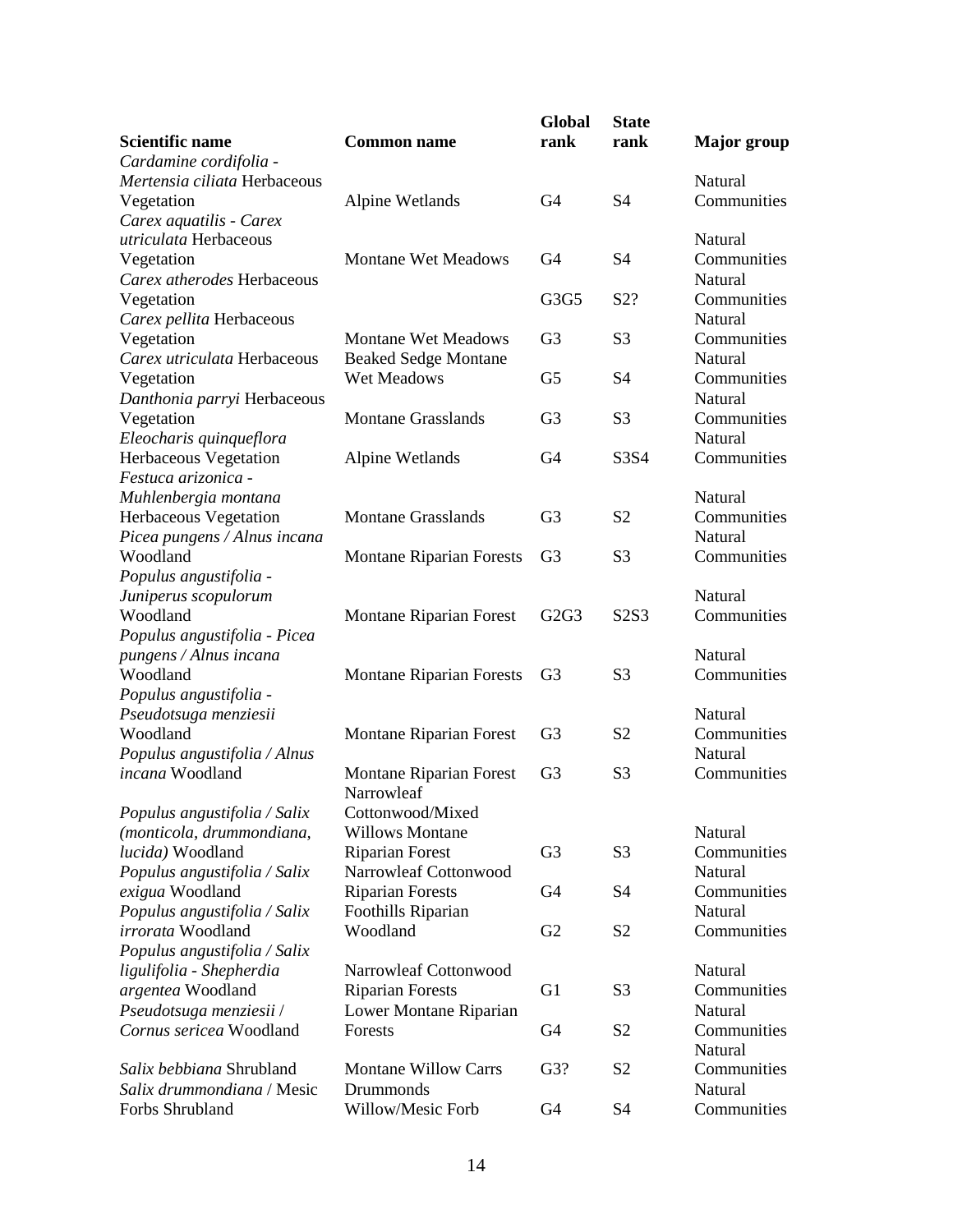|                               |                         | <b>Global</b>  | <b>State</b>   |                        |
|-------------------------------|-------------------------|----------------|----------------|------------------------|
| Scientific name               | <b>Common name</b>      | rank           | rank           | <b>Major</b> group     |
| Salix monticola / Mesic Forbs | Montane Riparian        |                |                | Natural                |
| Shrubland                     | <b>Willow Carr</b>      | G4             | S <sub>3</sub> | Communities            |
| Shepherdia argentea           | Foothills Riparian      |                |                | Natural                |
| Shrubland                     | Shrubland               | G3G4           | S <sub>1</sub> | Communities            |
| Astragalus missouriensis var. |                         |                |                |                        |
| humistratus                   | Missouri milkvetch      | G5T1           | S <sub>1</sub> | <b>Vascular Plants</b> |
| Astragalus proximus           | Aztec milkvetch         | G4             | S <sub>2</sub> | <b>Vascular Plants</b> |
| Botrychium echo               | reflected moonwort      | G <sub>3</sub> | S <sub>3</sub> | <b>Vascular Plants</b> |
| Carex retrorsa                | retrorse sedge          | G5             | S <sub>1</sub> | <b>Vascular Plants</b> |
|                               | marsh-meadow indian-    |                |                |                        |
| Castilleja lineata            | paintbrush              | G4?            | S <sub>1</sub> | <b>Vascular Plants</b> |
| Cryptogramma stelleri         | slender rock-brake      | G5             | S <sub>2</sub> | <b>Vascular Plants</b> |
| Draba smithii                 | Smith whitlow-grass     | G2             | S <sub>2</sub> | <b>Vascular Plants</b> |
| Hippochaete variegata         | variegated scouringrush | G <sub>5</sub> | S <sub>1</sub> | <b>Vascular Plants</b> |
| Lesquerella pruinosa          | Pagosa bladderpod       | G2             | S <sub>2</sub> | <b>Vascular Plants</b> |
| Phlox caryophylla             | Pagosa phlox            | G4             | S <sub>3</sub> | <b>Vascular Plants</b> |
| Polypodium hesperium          | western polypody        | G5             | S1S2           | <b>Vascular Plants</b> |
|                               | Rocky Mountain          |                |                |                        |
| Polypodium saximontanum       | Polypody                | G3?            | S3?            | <b>Vascular Plants</b> |
| Townsendia glabella           | Gray's townsend-daisy   | G2             | S <sub>2</sub> | <b>Vascular Plants</b> |
| Viola pedatifida              | prairie violet          | G <sub>5</sub> | S <sub>2</sub> | <b>Vascular Plants</b> |
| Woodsia neomexicana           | New Mexico cliff fern   | G4?            | S <sub>2</sub> | <b>Vascular Plants</b> |

For more information about these and other biodiversity values, see reports including but not limited to the following:

- o Colorado Wildlife Action Plan <http://wildlife.state.co.us/WildlifeSpecies/ColoradoWildlifeActionPlan/>
- o The Nature Conservancy Ecoregional Assessments. [http://conserveonline.org/workspaces/cbdgateway/era/reports/index\\_html](http://conserveonline.org/workspaces/cbdgateway/era/reports/index_html) The Southern Rocky Mountains Ecoregional Assessment pertains to the Pagosa Springs Priority Action Area.
- o Southern Rockies Ecosystem Project:<http://www.restoretherockies.org/reports.html>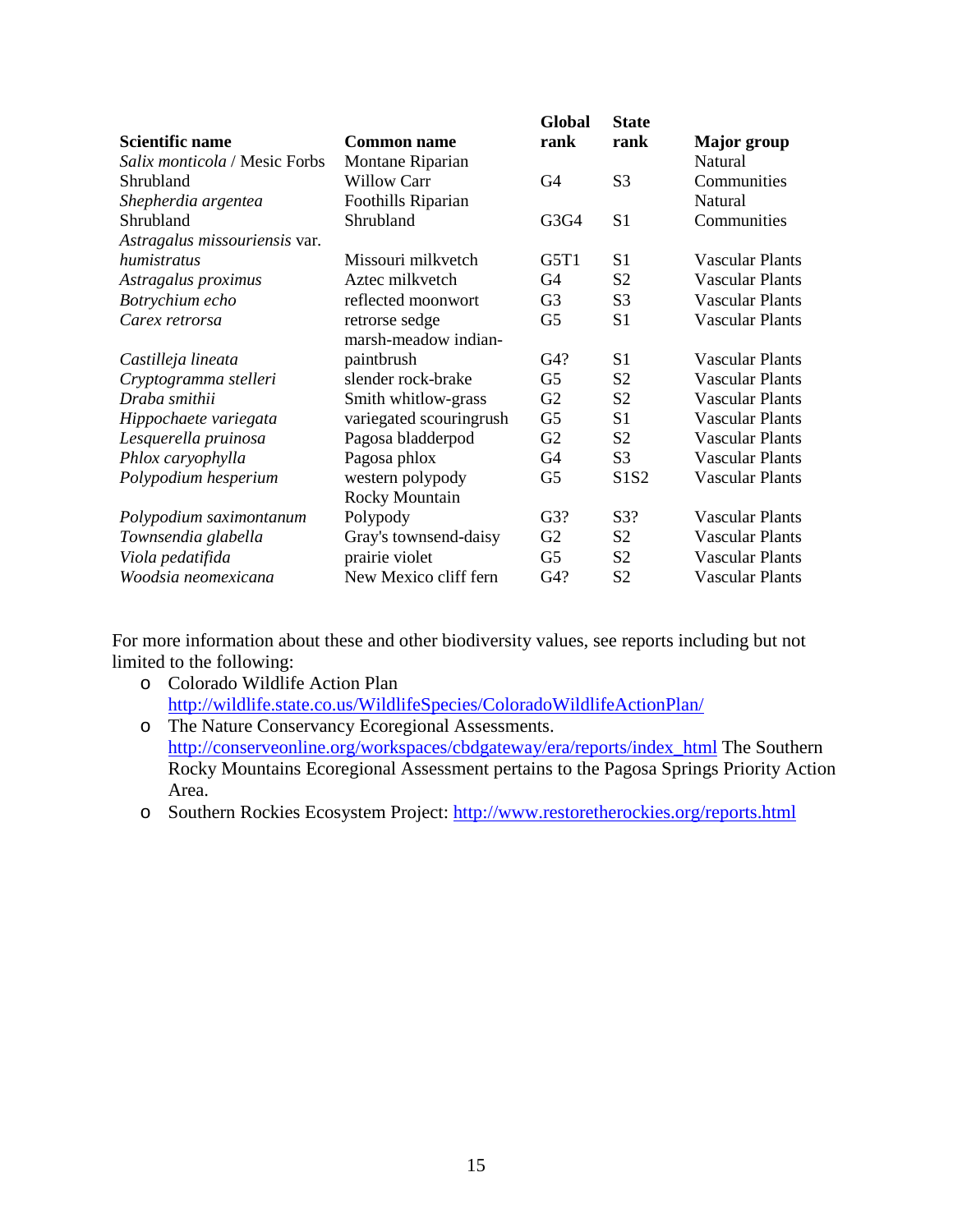# <span id="page-15-0"></span>**Attachment 2. Full list of strategies for Pagosa skyrocket**

The strategies below are organized in priority order of area  $\rightarrow$  target owner/manager  $\rightarrow$  priority, with priority 1 being highest, 2 being secondary, and 3 being a lower priority.

| <b>Target locations</b>                  |                   |                                                                                                                                                                                                                 |                 |                                                |                                                                                                                                                                                                                             |
|------------------------------------------|-------------------|-----------------------------------------------------------------------------------------------------------------------------------------------------------------------------------------------------------------|-----------------|------------------------------------------------|-----------------------------------------------------------------------------------------------------------------------------------------------------------------------------------------------------------------------------|
| Occurrence or<br>suboccurrence           | Owner/<br>manager | <b>Strategy</b>                                                                                                                                                                                                 | <b>Priority</b> | Lead                                           | <b>Notes</b>                                                                                                                                                                                                                |
| Strategies across all target occurrences |                   |                                                                                                                                                                                                                 |                 |                                                |                                                                                                                                                                                                                             |
| All                                      |                   | Inform the town of Pagosa<br>Spring's Master Plan,<br>specificaylly by providing map<br>overlays and making<br>presentations to the county and<br>town about the rare plants,<br>particularly Pagosa skyrocket. | High            | C. Karas,<br>A. Oliver                         | 1.5 years ago, FWS gave<br>a presentation to county<br>commissioners. Town<br>of Pagosa is currently<br>revising its Master<br>Plan. The County may<br>adopt the town's plan.                                               |
| All                                      |                   | Develop Best Management<br>Practices and share with<br>landowners to reduce the<br>likelihood of disturbance to<br>Pagosa skyrocket on all lands.                                                               | High            | J. Peterson,<br>S. Panjabi                     | As of July, J. Peterson<br>had prepared a draft                                                                                                                                                                             |
| All                                      |                   | Conduct further inventories to<br>increase knowledge of the<br>location and status of the<br>Pagosa skyrocket.                                                                                                  | High            | P.Lyon, E.<br>Mayo. Sue<br>willing to<br>help. | Depends on landowner<br>permission. Challenge -<br>obtaining landowner<br>permissions and/or<br>finding out who to<br>contact, especially with<br>absentee landowners.<br>Better soil and geology<br>maps would be helpful. |
| All                                      |                   | Education: Create a Pagosa<br>Springs Rare Plant Garden and<br>interpretive information at<br>Community Center, Visitor's<br>Center, and/or museum to<br>increase public awareness of<br>rare plants.           | High            | Sue<br>(w/help)<br>from<br>C.Karas).           | Talk w/Jim Miller                                                                                                                                                                                                           |
| All                                      |                   | <b>Education: Informational</b><br>brochure at Chamber of<br>Commerce or Extension                                                                                                                              | Medium          |                                                |                                                                                                                                                                                                                             |
| All                                      |                   | Conduct long-term monitoring.                                                                                                                                                                                   | Low             |                                                |                                                                                                                                                                                                                             |
| All                                      |                   | Conduct research on<br>transplanting                                                                                                                                                                            | Low             |                                                | Transplanting has been<br>tested but success is not<br>yet proven (S. Coe, S.<br>Brinton).                                                                                                                                  |
| All                                      |                   | Contact NRCS to update status<br>of soil surveys for Archuleta<br>County                                                                                                                                        | Low             | S. Friedley                                    | Highly unlikely                                                                                                                                                                                                             |
| All                                      |                   | Create a tax/other monetary<br>benefit for smaller landowners<br>who protect biological values -<br>involve CNAP, talk with                                                                                     | Low             |                                                |                                                                                                                                                                                                                             |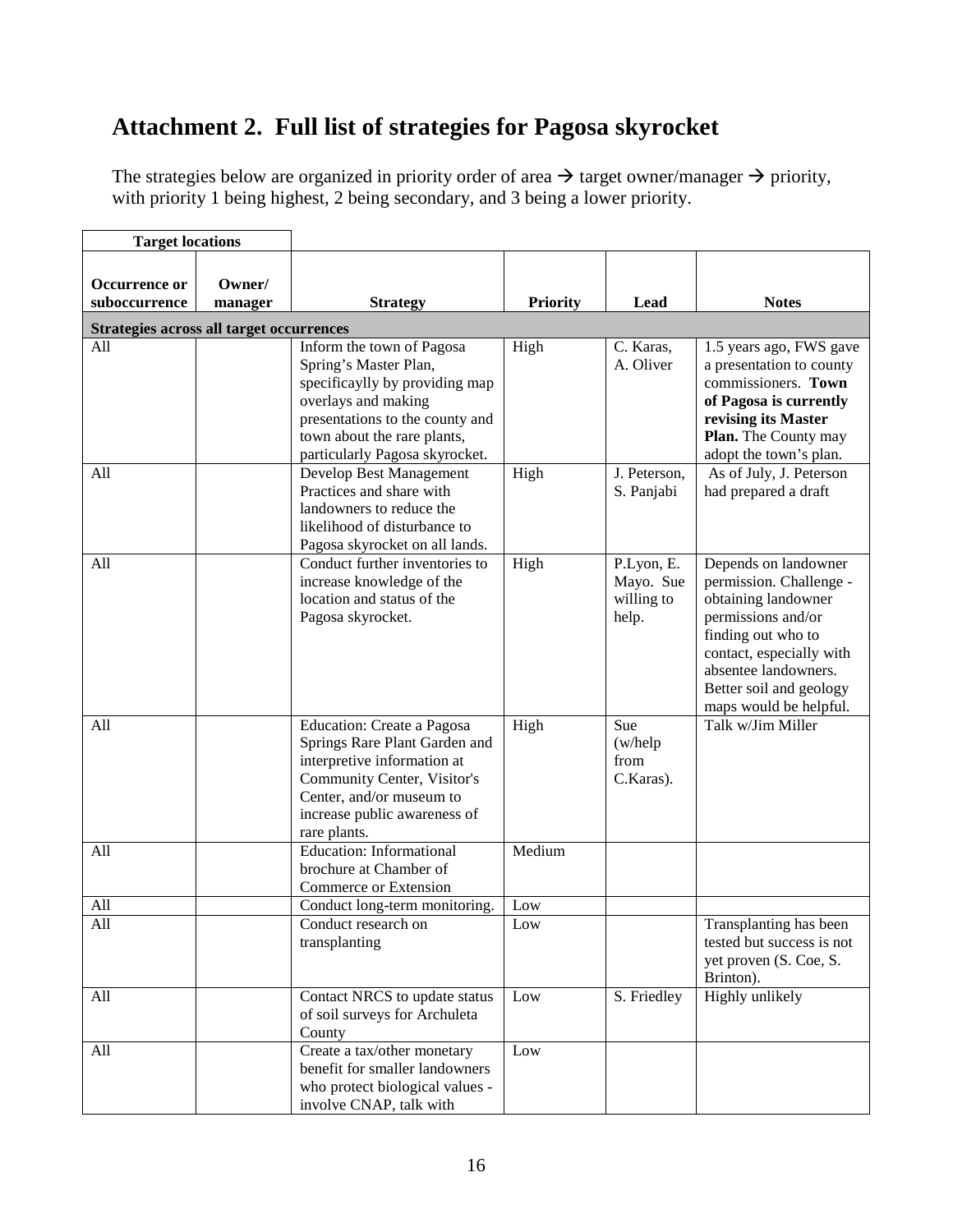| <b>Target locations</b>                           |                   |                                                         |                 |             |                                             |
|---------------------------------------------------|-------------------|---------------------------------------------------------|-----------------|-------------|---------------------------------------------|
| Occurrence or<br>suboccurrence                    | Owner/<br>manager | <b>Strategy</b>                                         | <b>Priority</b> | Lead        | <b>Notes</b>                                |
|                                                   |                   | County                                                  |                 |             |                                             |
| All                                               |                   | Develop research protocol                               | Low             |             |                                             |
| All                                               |                   | Discuss possibility of town                             | Low             |             |                                             |
|                                                   |                   | and/or county holding open                              |                 |             |                                             |
|                                                   |                   | space and maintaining open                              |                 |             |                                             |
|                                                   |                   | space priorities if not already                         |                 |             |                                             |
|                                                   |                   | identified.                                             |                 |             |                                             |
| All                                               |                   | Education: Rare plant talk for                          | Low             |             |                                             |
|                                                   |                   | Audubon                                                 |                 |             |                                             |
| All                                               |                   | Education: Schools (field trips,                        | Low             |             |                                             |
|                                                   |                   | help with surveys, etc.)                                |                 |             |                                             |
| All                                               |                   | Recognize landowners/land                               | Low             |             |                                             |
|                                                   |                   | managers for special protection                         |                 |             |                                             |
|                                                   |                   | of the rare plants.                                     |                 |             |                                             |
| All                                               |                   | Work with FWS to move                                   | Low             |             |                                             |
|                                                   |                   | forward with listing of the                             |                 |             |                                             |
|                                                   |                   | species                                                 |                 |             |                                             |
|                                                   |                   |                                                         |                 |             |                                             |
| <b>Strategies for specific target occurrences</b> |                   |                                                         |                 |             |                                             |
| $1, 3$ large                                      |                   | Identify potential conservation                         | High            | A. Oliver,  | No tax advantage to                         |
| parcels                                           |                   | options for working with                                |                 | K. Freeman  | doing an easement;                          |
|                                                   |                   | private landowners such as:                             |                 |             | couldn't keep ag status.                    |
|                                                   |                   | Compensation for management                             |                 |             | Are the 3 parcels                           |
|                                                   |                   | agreement; access easement                              |                 |             | subdividable? Already                       |
|                                                   |                   | model; possibility of                                   |                 |             | platted?                                    |
|                                                   |                   | purchasing an easement on a                             |                 |             |                                             |
|                                                   |                   | portion of a parcel; sale by                            |                 |             |                                             |
|                                                   |                   | willing landowner/purchase by                           |                 |             |                                             |
|                                                   |                   | county or land trust.                                   |                 |             |                                             |
| 1, County                                         | County            | Talk with the County about the                          | High            | P.Lyon      | P. Lyon spoke with                          |
| garage                                            |                   | plants on this property to                              |                 |             | facility manager on June                    |
|                                                   |                   | ensure avoidance of this target                         |                 |             | 13, 2008.                                   |
|                                                   |                   | location.                                               |                 |             |                                             |
| 1, Fairgrounds                                    |                   | Discuss conservation or                                 | High            | A. Oliver   | <b>Last CNHP</b>                            |
|                                                   |                   | management options with the                             |                 | to check on | communication                               |
|                                                   |                   | landowner at the Fairgrounds                            |                 | possible    | w/landowner indicated                       |
|                                                   |                   | Board Meeting. Ideally any                              |                 | funding.    | he was not happy with                       |
|                                                   |                   | use or development could be<br>designed to work for the |                 |             | rare plant situation<br>$6/11/07$ . [can we |
|                                                   |                   | landowner and for the rare                              |                 |             | rephrase?] Consider                         |
|                                                   |                   | plants.                                                 |                 |             | attempting to obtain                        |
|                                                   |                   |                                                         |                 |             | access agreement for                        |
|                                                   |                   |                                                         |                 |             | monitoring. Can the                         |
|                                                   |                   |                                                         |                 |             | plant area be an asset to                   |
|                                                   |                   |                                                         |                 |             | the landowners?                             |
|                                                   |                   |                                                         |                 |             | Management lease?                           |
| 1, Fairgrounds                                    |                   | Inform town master plan, so                             | High            | A.Oliver to | Town contact: Tamra                         |
|                                                   |                   | that it is conducive to                                 |                 | contact     | Allen. Consider going                       |
|                                                   |                   | preserving the plant (County                            |                 | town,       | thru Parks and                              |
|                                                   |                   | talking about adopting it)                              |                 | w/possible  | Recreation too.                             |
|                                                   |                   |                                                         |                 | assistance  |                                             |